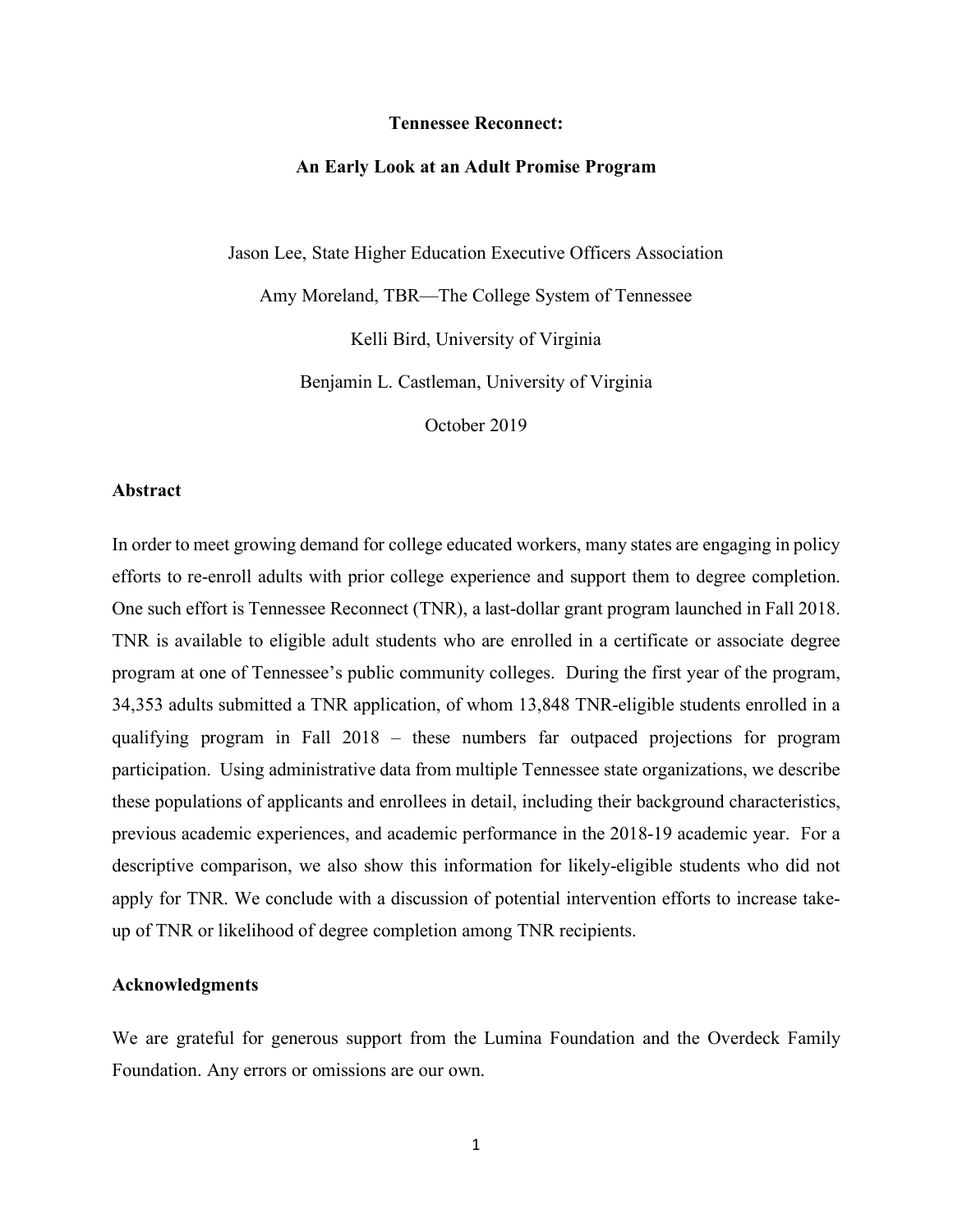#### **Introduction**

For both individuals and society, the benefits of postsecondary educational attainment remain substantial, yet socioeconomic inequalities in degree completion have only widened over time (Bailey and Dynarski, 2011). These disparities have contributed to widening economic and social mobility in the United States (Carr & Wiemers, 2016; Chetty et al., 2017). Rising college wage premium accounts for two-thirds of the widening income gap over the past decades, which emphasizes the role that higher education must play to boost social mobility (Goldin & Katz, 2007).

Accompanying the rise in returns to postsecondary education is the steadily growing share of jobs that require some form of postsecondary education. By 2020, 65 percent of all jobs will require some postsecondary education/training (Carnevale, Smith, & Strohl, 2013). Postsecondary education is particularly essential as the economy grows: since 2011, the U.S. economy has added 11.5 million net new jobs for workers with postsecondary education but only 80,000 for those with a high school diploma or less (Lumina Foundation, 2017).

Over half of all jobs are considered "middle-skill," meaning jobs that require education beyond high school but not a four-year degree (National Skills Coalition, 2015). Yet economists predict the supply of sufficiently-educated workers to fill these jobs will fall millions short of employer demand (Carnevale, Smith, & Strohl, 2013). To meet labor market demands, an additional 16.4 million additional workers will need to earn credentials by 2025 (Lumina Foundation, 2017).

To meet this growing demand for college educated workers, most states have set specific goals to significantly increase the share of their state's adult workforce with a degree or credential. For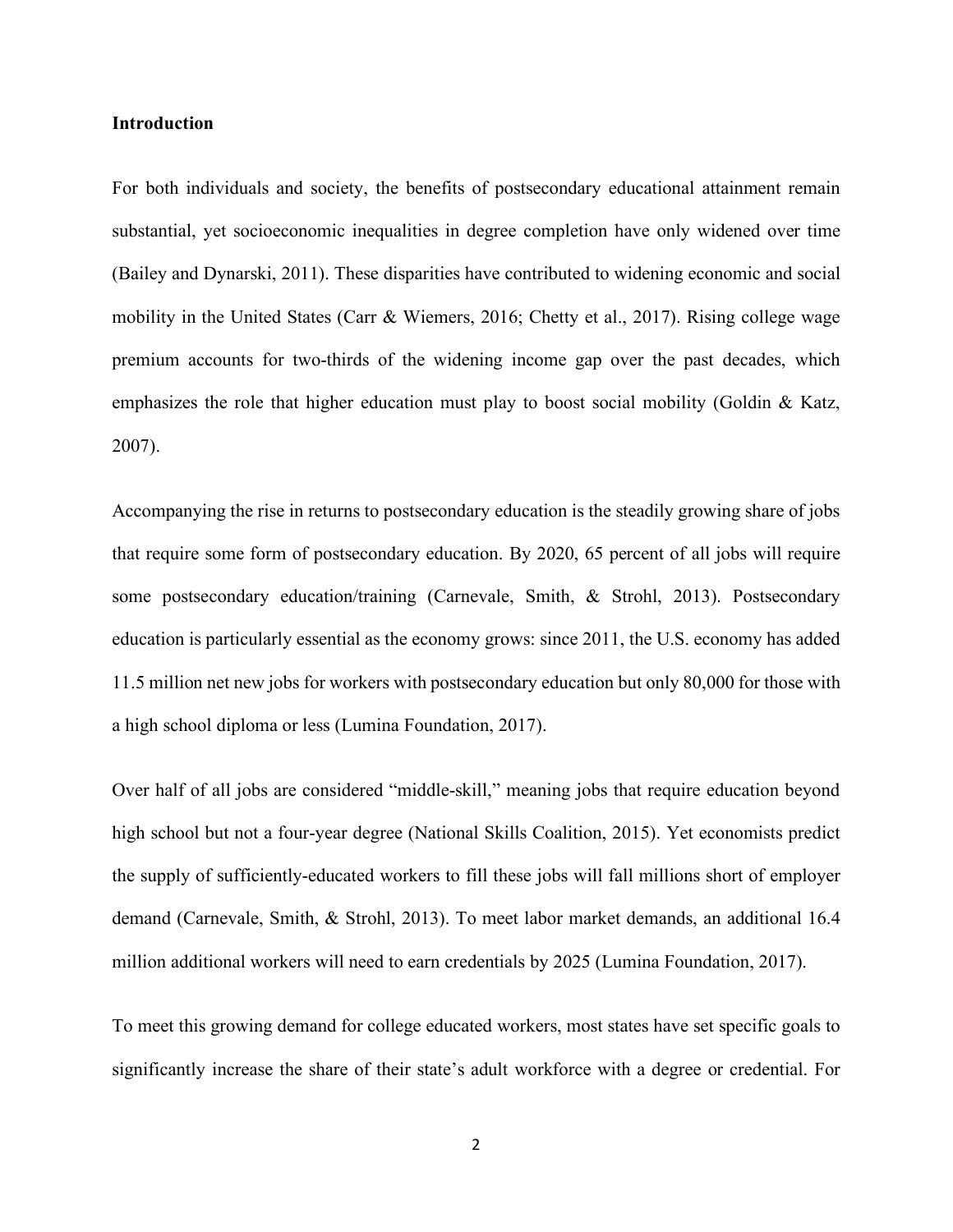instance, Tennessee's goal is to increase this share to 55 percent by the year 2025, with current attainment at 42.7 percent.

In order to meet these goals, states will have to substantially increase postsecondary education and skill training among traditionally underrepresented and non-traditional student populations (Lumina Foundation, 2017). Adult learners aged 25-49 comprise over one quarter of all undergraduate enrollments, and nearly one-third of enrollment at community colleges (Digest of Education Statistics, Table 303.50). Adult students have worse postsecondary outcomes than their traditional age peers: The first-year persistence rate for students aged 24 and over is 25.5 percentage points lower than the first-year retention rate for students aged 20 and below (NSC Research Center, 2017). Over thirty million working-aged adults have completed some college credits but did not complete a credential (Shapiro et al, 2014).

The policy community has had a strong focus and longstanding investment in improving postsecondary access and attainment for economically-disadvantaged populations. The primary illustration of this investment is federal and state financial aid for college, which has provided hundreds of billions of dollars over several decades to increase college affordability for lowincome students. Rigorous research demonstrates that need- and merit-based financial aid programs can substantially improve postsecondary outcomes for students (Castleman and Long, 2013; Dynarski, 2008; Scott-Clayton, 2011).

Building on this evidence base, several states have recently established grant programs specifically focused at increasing enrollment (or re-enrollment) and completion rates among adult residents. One such program is the Tennessee Reconnect Grant (TNR). TNR was launched in 2018 and provides "last dollar" funding to eligible applicants--meaning that TNR support covers the tuition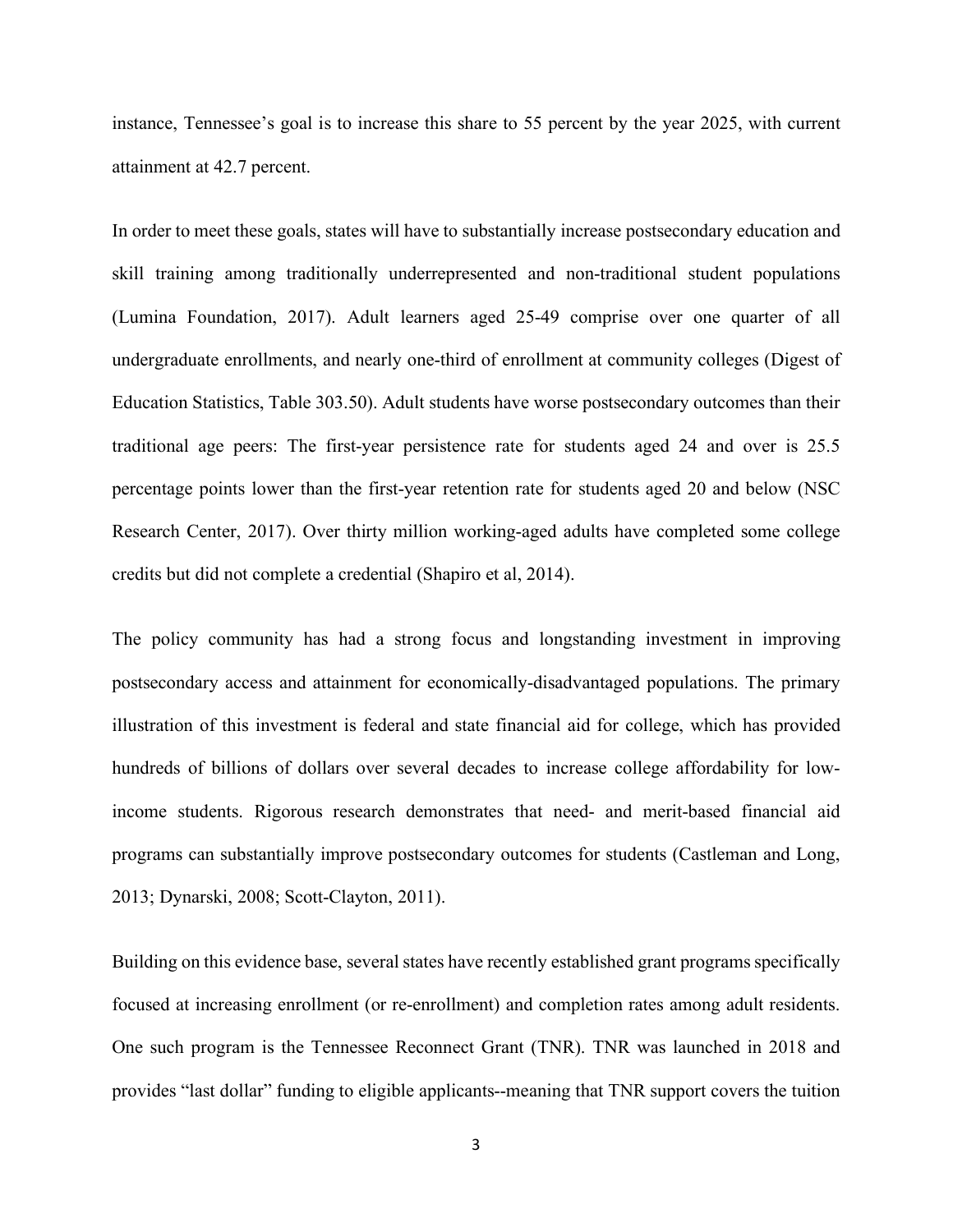and mandatory fees not funded by other sources of federal, state, or institutional aid the student would already receive. In the first year of the program 34,353 adults completed a TNR application, of whom 13,848 TNR-eligible students enrolled in a Tennessee public community college during the Fall 2018 semester.

In this research brief we provide the first descriptive evidence of which we are aware on participation in a state grant program focused specifically on increasing enrollment and completion among adult residents. We document application and take-up patterns for TNR; the characteristics of TNR enrollees; and the academic experience of TNR students. We also discuss potential intervention opportunities to increase TNR participation or the success of TNR students that are informed by our analyses.

We summarize briefly the main insights from our analyses to date. The substantial majority of TNR students were already enrolled at the time of their TNR application (41.3 percent) or had prior postsecondary enrollment (43.9 percent). Among students reconnecting to a community college, 31.5 percent had last enrolled between two and six years prior, and 37.5 percent had last enrolled more than six years in the past.

Both already enrolled and reconnecting students had earned substantial credits at the time of their TNR application. Among already enrolled students, the majority (66 percent) had earned at least 30 credits at the time of their application, with over half (51 percent) earning more than 40 credits. Reconnecting students had earned somewhat fewer credits in their prior enrollment, but over 40 percent had still earned 30 or more credits. The mean cumulative GPA for already enrolled students was 2.49 but was substantially lower for reconnecting students (1.92).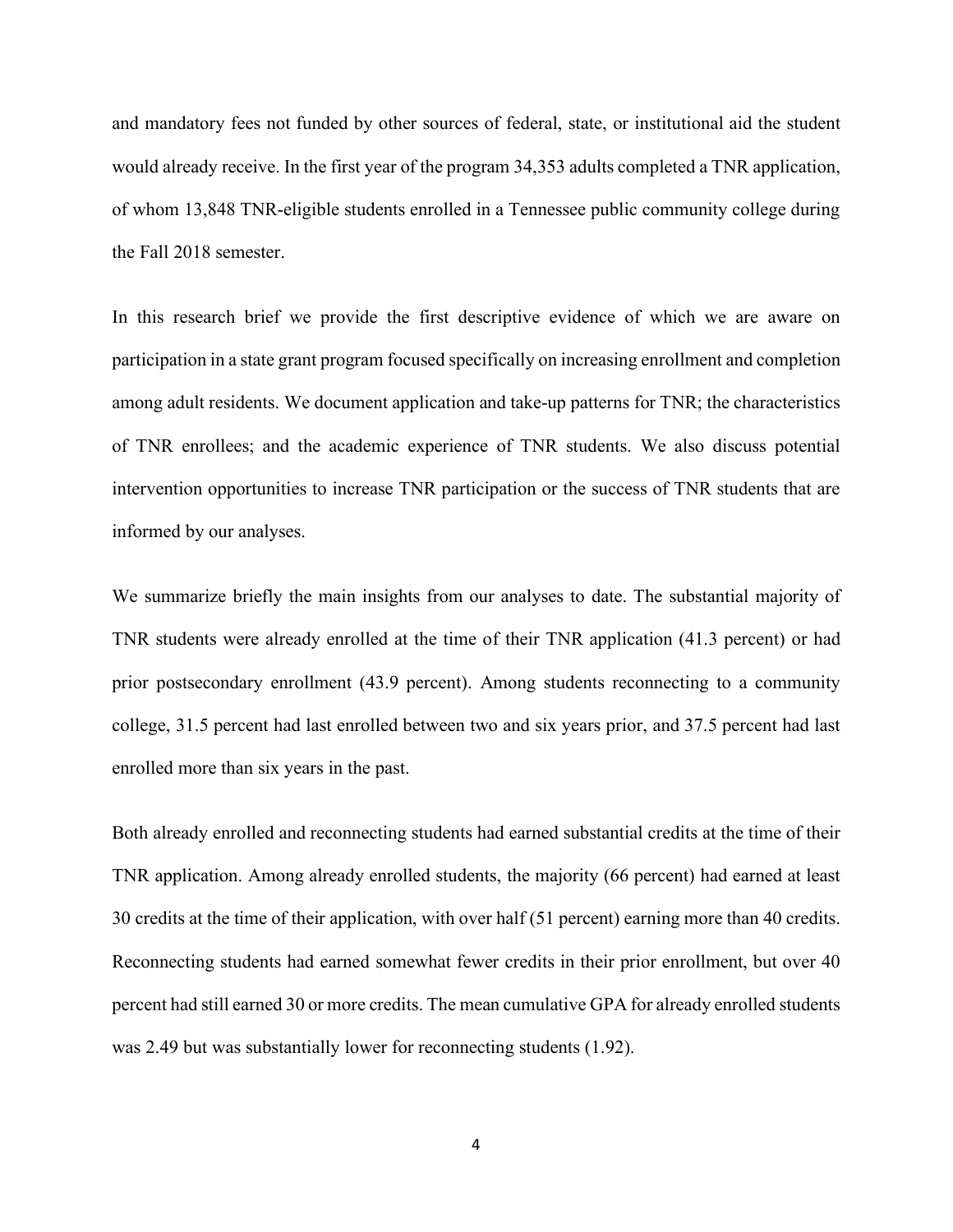Because TNR is a "last dollar" grant program, not all TNR students received funding--in practice, 63 percent received financial support through the program, with an average grant of \$908. Just under half of TNR students (46.8 percent) received a federal Pell Grant, and just under 20 percent (19.7 percent) received the need-based Tennessee Student Assistance Award (TSAA) grant.

Already enrolled and new students earned most of the credits they attempted in their first semester as TNR students, but reconnecting students completed more than a full course less on average. Fall 2018 GPA was very consistent across groups, with a mean of 2.8 for the overall TNR sample. Most TNR students persisted into Spring, with the highest rates of persistence among new students (81.6 percent) and slightly lower rates among reconnecting students (75.6 percent). Over 20 percent of already enrolled students earned a degree or credential, compared with only 5.7 percent of reconnecting students.

#### **Tennessee Reconnect Background**

A primary motivation for TNR is to support a greater share of adults in Tennessee to complete a postsecondary credential or degree. In Table 1 we present educational attainment rates in Tennessee, both for individuals over 25 (columns 1 and 2) and individuals 25 - 64 who may be more likely to continue their education (columns 3 and 4). Focusing on 25-64-year olds, nearly two-thirds of Tennessee residents (63.3 percent) do not have an associate degree or higher. Over 42 percent have a high school diploma or less education, and over 21 percent have some postsecondary participation but no degree.

Over the past decade, Tennessee has invested in several policies that emphasize the role of adult learners in meeting Tennessee's Drive to 55 attainment goal. The state's Master Plan for Higher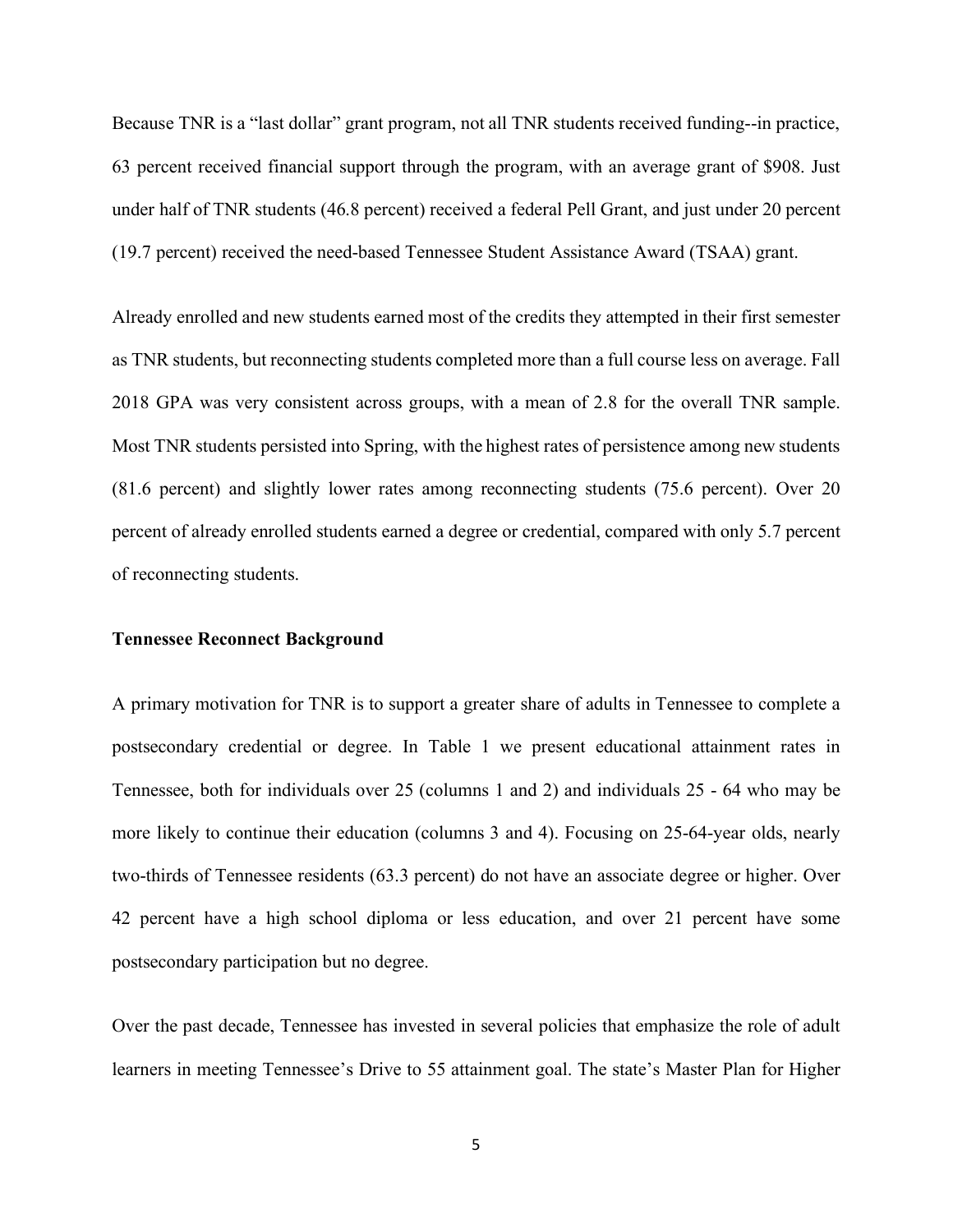Education identified adults with some college but no degree as "the 'sleeping giant' that must be awakened in order for the Drive to 55 to be realized" (THEC, 2015). Adult learners are also a focus of the state's outcomes-based funding formula, the Quality Assurance Funding program, and other initiatives that aim to support adults, veterans, and workforce development.

With the launch of TNR, Tennessee became the first state to offer tuition-free community college to both adults and recent high school graduates. TNR built upon Tennessee Promise, the state's other last dollar scholarship program that launched statewide in 2015 for recent high school graduates. Both programs are funded through proceeds from the state's lottery, and both were marketed with a simple message about tuition-free college. For instance, when Governor Bill Haslam announced the Tennessee Reconnect Act in 2017, he emphasized the similarities of the two programs, saying "No caps. No first come, first served. Just as we did with Tennessee Promise we're making a clear statement to families with Reconnect: Wherever you might fall on life's path, education beyond high school is critical to the Tennessee we can be."

To be eligible for TNR, adults have to be a resident in Tennessee for at least a year, be an American citizen or eligible non-citizen, and qualify as an independent student on the FAFSA. Students cannot have earned a prior associate's or bachelor's degree or have defaulted on student loans.1 Adults have to complete the TNR application and success plan, apply to a Tennessee community college, and complete the FAFSA to be eligible for TNR funding. If students receive TNR support, they have to complete at least six credits and maintain a 2.0 GPA or higher to renew TNR. TNR recipients are required to be continuously enrolled and must re-apply for TNR on an annual basis.

 $\overline{\phantom{a}}$ 

 $<sup>1</sup>$  The full set of eligibility requirements are available here:</sup>

https://www.tnreconnect.gov/PayForCollege/LookingfortheCommunityCollegeReconnectGrant/tabid/5258/Default. aspx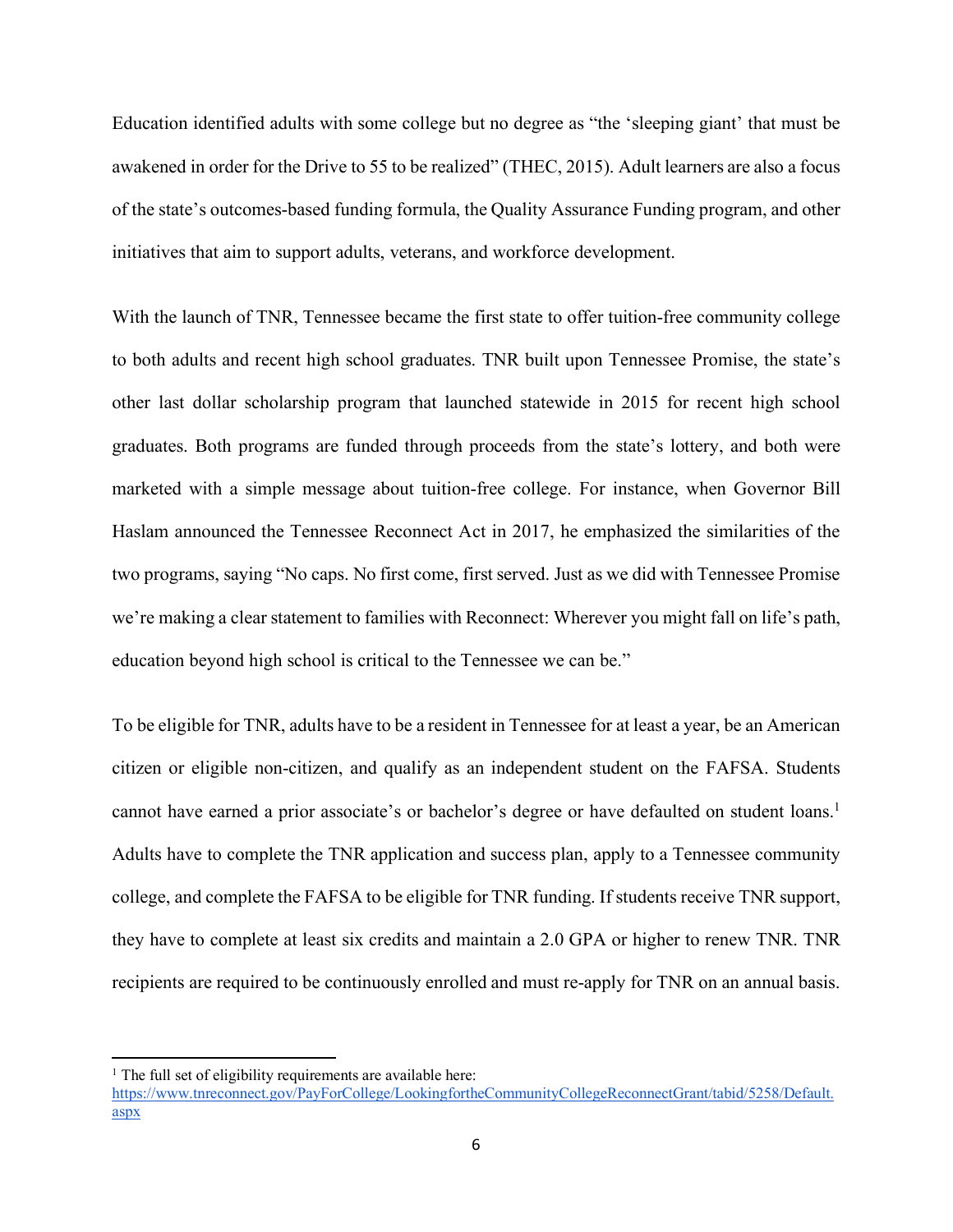Students can use the TNR grant at Tennessee's 13 public community colleges to cover the full cost of tuition and mandatory fees, which was approximately \$4,400 per year for full-time students in 2018-19. As a last dollar scholarship, TNR at community colleges covers whatever remains of a student's tuition and mandatory fees after funds from Pell grants and other state financial aid are applied (like the HOPE scholarship or the need-based Tennessee Student Assistance Award). However, TNR does not cover the costs of textbooks, transportation, housing, or other costs of attendance. It also does not cover fees that a student may be charged for enrolling a specific programs or courses, including fees associated with enrolling in online courses.2

#### **Data**

 $\overline{a}$ 

The data from our analyses come from multiple sources. Student-level data about Tennessee Reconnect applications was provided by the Tennessee Higher Education Commission and Tennessee Student Assistance Corporation (THEC/TSAC), the agency that administers state financial aid programs including TNR. THEC/TSAC also provided data about FAFSA filing for TNR applicants. Additional data were collected from the student information system at the Tennessee Board of Regents (TBR)—The College System of Tennessee, which serves as the governing board for the 13 community colleges that enroll TNR students. The data about student enrollment, demographic characteristics, credit hour accumulation, student major, coursetaking, and graduation are based on end-of-term reporting from community colleges to TBR. Information about students' prior enrollment comes from TBR's student information system, from 2009 to 2018, and is supplemented by data from the National Student Clearinghouse from 2005 to 2018.

<sup>&</sup>lt;sup>2</sup> A small number of students used TNR to enroll in associate degree programs at eligible four-year institutions. For these students, TNR covers the average amount of tuition and fees at a community college after other sources of aid are applied, up to \$4,200 per year. TNR applicants who enrolled at four-year institutions in 2018 are not included in this analysis.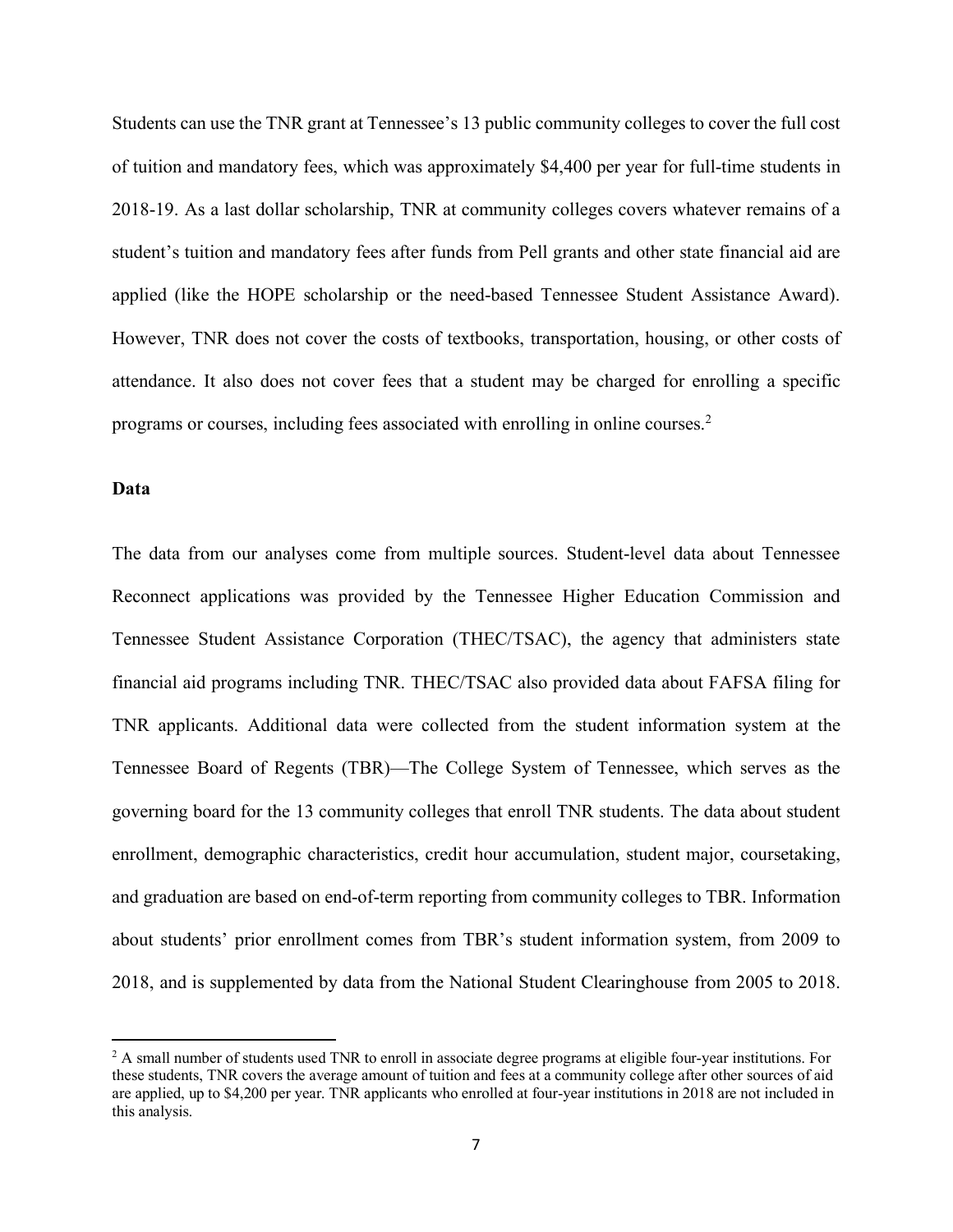Data on students' TNR award amount are provided by THEC/TSAC, while data on Pell grants and other aid is from TBR's student information system.

For this analysis, the sample includes students who applied for TNR in its first year, through the summer of 2019. Because the TNR applications are available on a rolling cycle, it may be the case that some later applicants intended to enroll in the spring and summer 2019 terms. Data on enrollment of TNR applicants are limited only to students who enrolled at community colleges, which excludes the small number of TNR applicants who enrolled at eligible universities as well as students who complete a separate application to participate in TNR at the state's colleges of applied technology.

#### **Results**

#### *TNR applicants*

We begin by describing the first applicant pool for TNR (Table 2). 34,353 individuals completed a TNR application for the 2018-2019 academic year (column 1). Note that initial budgetary projections for TNR assumed 8,000 adults would apply. The mean age of applicants (the only individual-level characteristic available from the application) was 33.5. Of these, a large share (81.4 percent) also completed the FAFSA (column 2). FAFSA filers had a mean estimated family contribution to college (EFC) of \$5,669, but a sizeable share of FAFSA filers (43.8 percent) had an EFC of \$0, suggesting a bi-modal sample comprised of very low-income students and comparatively higher-SES students. Over half (55.8 percent) of individuals who completed the TNR application and FAFSA enrolled at a Tennessee community college in Fall 2018 (column 3), although 11.2% of enrollees were ineligible for TNR (difference between column 3 and 4). TNR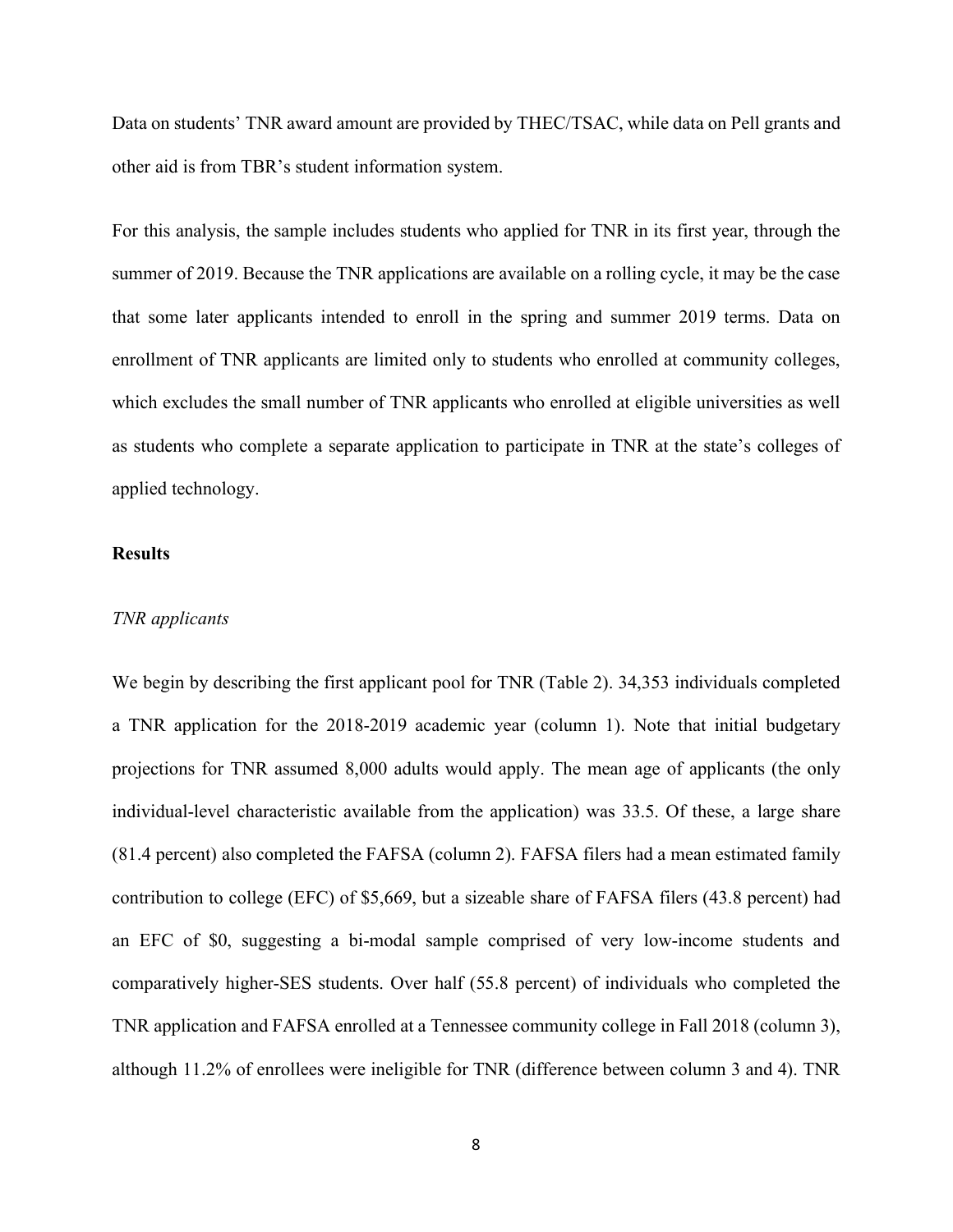Enrollees<sup>3</sup> (column 4) were slightly older (34.0 years) and had somewhat higher EFCs (\$6,098). Over 70 percent of enrollees were female and over 71 percent were White. Sixty-three percent of enrollees received TNR financial support because they had remaining unmet need after all other grant aid was applied to tuition and mandatory fees (column 5). Students who received TNR support had substantially higher EFCs (\$9,173) but were otherwise similar to the overall sample of enrollees.

In Table 3 we compare the characteristics of community college enrollees who applied for TNR and completed the FAFSA to other adult students who were likely TNR-eligible but who did not apply.4 Interestingly, of students who were likely TNR-eligible but who did not apply, over twothirds (68.0 percent) were already enrolled in the prior academic year (Table 5b). TNR applicants were more likely to be female (70.2 percent vs. 63.6 percent) and more likely to be White (71.2) percent vs. 63.4 percent). TNR applicants were less likely to receive a Pell Grant (46.8 percent vs. 58.6 percent). One reason TNR applicants with sufficiently low EFCs may not have received a Pell Grant is that they had already exhausted their Pell eligibility in prior enrollments, or had not met Satisfactory Academic Progress (SAP) requirements to maintain Pell eligibility. It is also possible that likely-eligible students who did not apply for TNR did so with the knowledge that they would not receive TNR funding given other sources of aid they anticipated receiving.

In Figures 1 and 2 we describe TNR enrollees by enrollment status and time since prior enrollment. The substantial majority of TNR students were already enrolled at the time of their TNR

l

<sup>&</sup>lt;sup>3</sup> TNR students are those who were eligible for TNR funding and enrolled in fall 2018 at a community college, even if other sources of aid covered their tuition and fees.

<sup>4</sup> This group of likely-TNR eligible non-applicants includes all students enrolled at a community college in fall 2018 who were Tennessee residents over age 24 and had not previously earned an associate degree or higher. This group excludes students who are not degree seeking, who are seeking a technical certificate, or who are students taking a single course at a community college while enrolled and in good standing at another institution.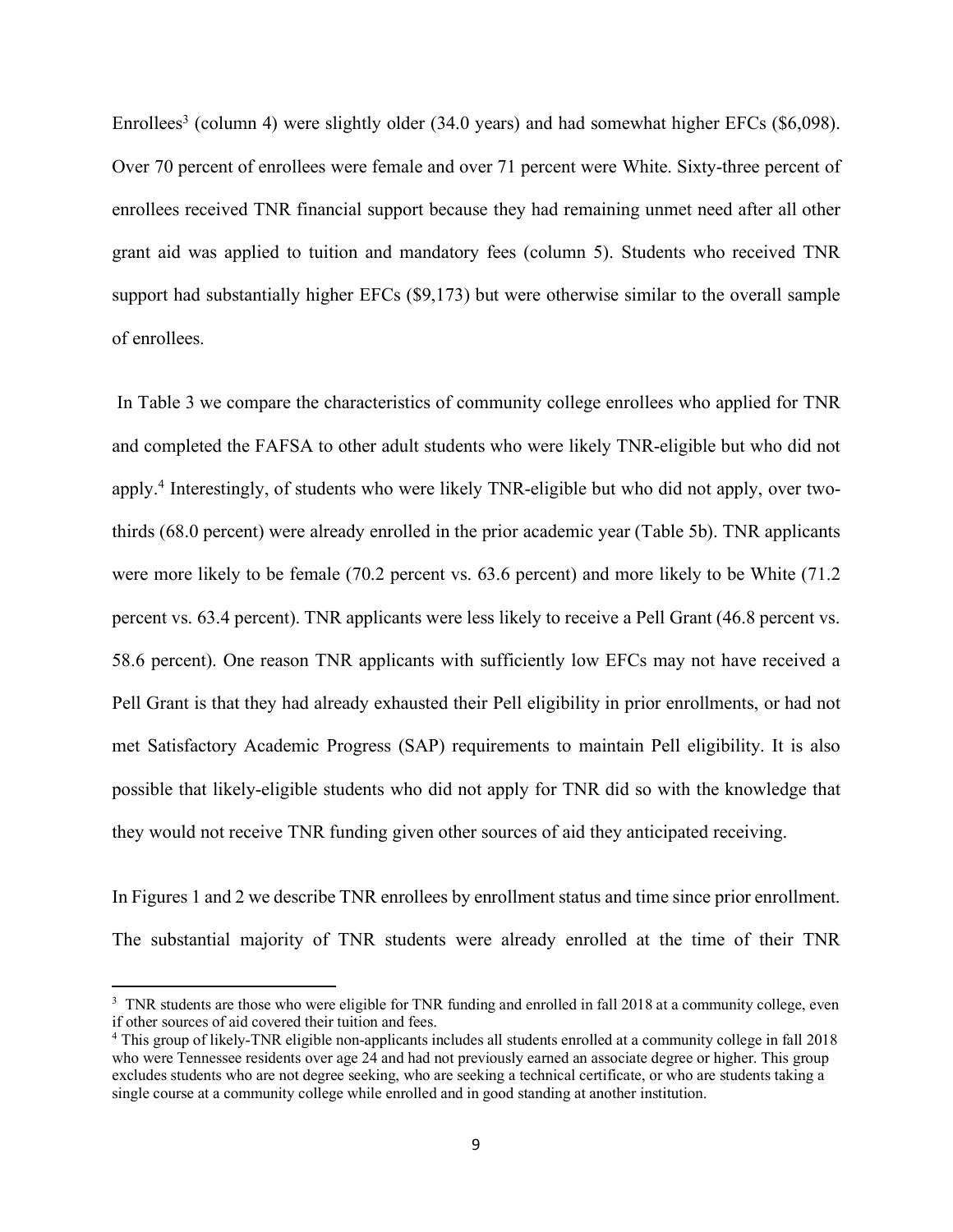application (41.3 percent) or had prior postsecondary enrollment (43.9 percent) (Figure 1). Only 14.8% of TNR students were new enrollees. Among students who had prior enrollment but who were not enrolled at the time they completed the TNR application (the "reconnecting" category), the majority had multiple years of an enrollment gap since their last enrollment: 31.5 percent had last enrolled between two and six years prior, and 37.8 percent had last enrolled more than six years in the past (Figure 2). As we show in Table 5, the composition of TNR students is similar across prior enrollment status.

#### *TNR aid received*

In Table 6 we present the sources of financial aid received by TNR students, both overall and by prior enrollment status. Just under half of TNR students (46.8 percent) received a federal Pell Grant, and just under 20 percent (19.7 percent) received the need-based Tennessee Student Assistance Award (TSAA) grant. As we describe earlier, 63 percent of TNR students received aid, with a mean TNR award amount of \$908. The share of students receiving Pell and TSAA grants was highest among new enrollees, with 65.7 and 28.7 percent doing so, respectively. While 67.9 percent of already enrolled students received aid through TNR, only 48.5 percent of students reconnecting after prior enrollment received aid. In the bottom panel of Table 6 we report sources of aid conditional on receiving financial support through TNR. A much smaller share of students receive a Pell (19.8 percent) or TSAA (0.8 percent) grant, which is consistent with earlier data we presented on the higher mean EFC among students receiving TNR financial support. The mean TNR grant amount is \$1,431. In the middle panel we compare aid sources for adults who likely would have been eligible but who did not apply for TNR. A substantially larger share of this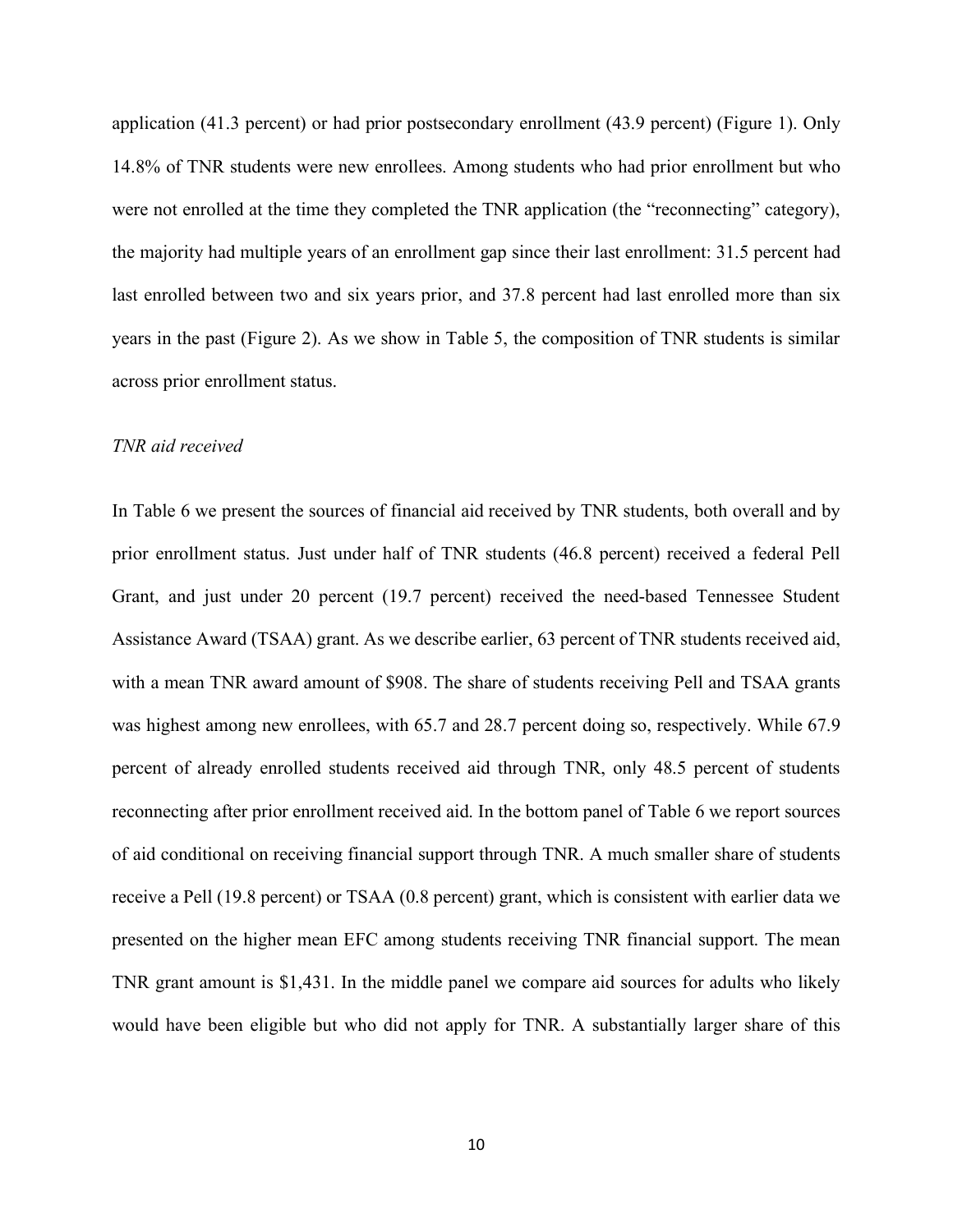population (58.3 percent) received a Pell Grant, with particularly high rates of Pell receipt (85.5 percent) among new students.

#### *Academic experience among TNR students*

l

In Table 7 we examine the prior academic experiences for TNR students who were already enrolled or who had prior enrollment at the time of their TNR application. Among already enrolled students, the majority (66 percent) had earned at least 30 credits at the time of their application, with over half (51 percent) earning more than 40 credits. Reconnecting students had earned somewhat fewer credits in their prior enrollment, but over 40 percent had still earned 30 or more credits. The mean cumulative GPA for already enrolled students was 2.49 but was substantially lower for reconnecting students (1.92). In both populations over 70 percent of students were pursuing either Health or Humanities and Transfer programs at the time of their application.<sup>5</sup> As we show in Table 8, most students who were already enrolled at the time of their TNR application stayed in the same program of study, with only 9.7 percent switching in the semester after they applied for TNR. Over 40 percent of these switches were from Humanities programs to Health programs, which was driven primarily by movement from pre-health programs into nursing programs and other selective allied health fields. But almost half (47.6 percent) of reconnecting students switched programs from their last enrollment. Interestingly, nearly 30 percent switched from Health in their prior enrollment to Humanities.

<sup>5</sup> Academic focus areas are based on the two-digit federal CIP code family. Humanities and transfer programs are all coded using a single CIP code that signifies if a student is in any Associate of Arts or Associate of Science program (i.e., programs designed to transfer to a university). It may also be used for students who are undecided or are taking prerequisites before entering a selective health care program. The number of students moving from humanities to health programs includes students moving from pre-nursing to nursing.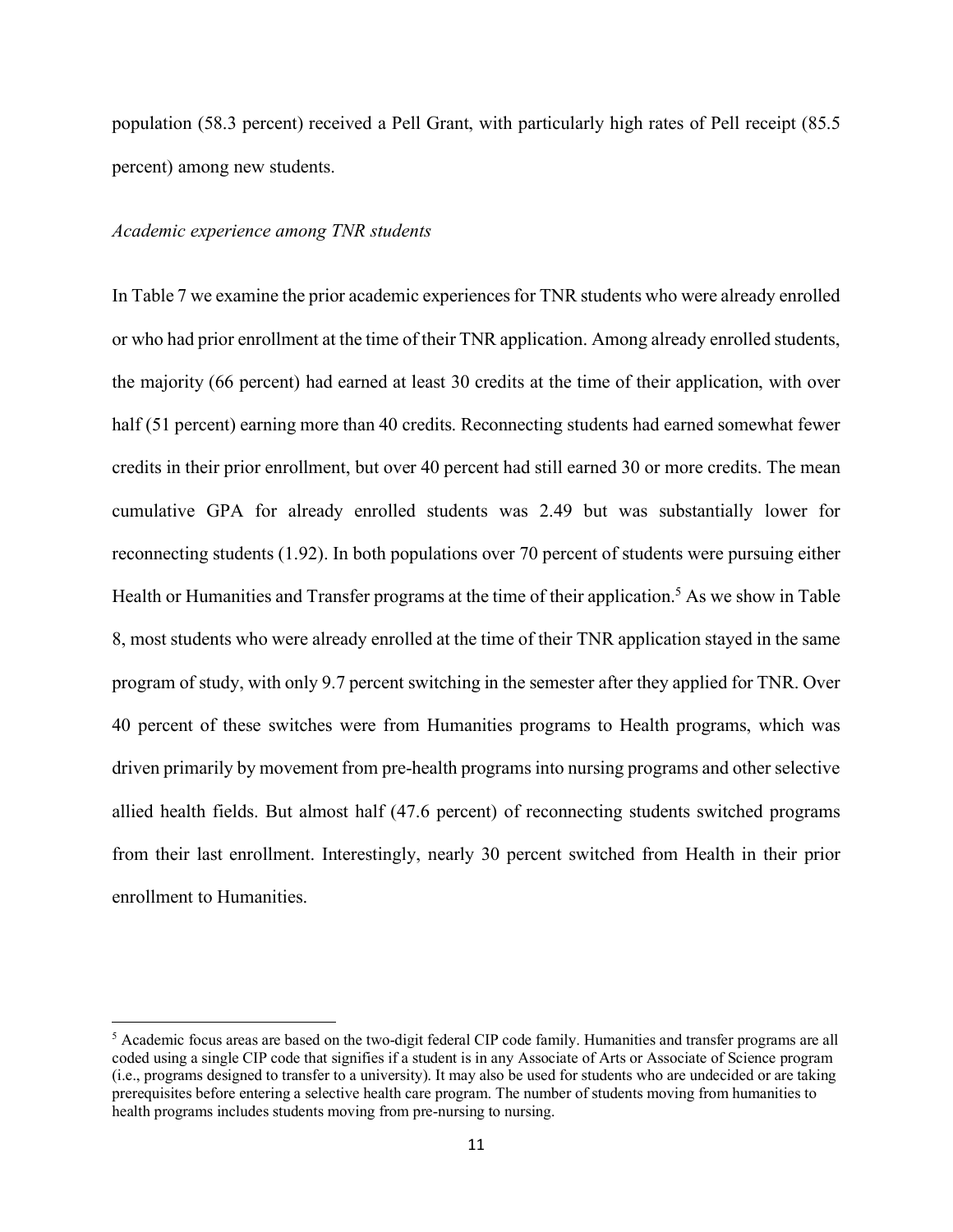In Table 9 we present Fall 2018 academic outcomes overall, by prior enrollment status, and for adults who were likely eligible for TNR but who did not apply. Across prior enrollment status, students attempt a similar number of credits, with an average credit load of 9.8. Already enrolled and new students completed most of the credits they attempted (9.0 and 9.3 respectively) but reconnecting students completed more than a full course less on average (8.5 credits). Adults students who did not apply but who likely would have been eligible for TNR attempted slightly fewer credits (8.9) and completed most of the credits they attempted (8.0). Fall 2018 GPA was very consistent across groups, with a mean of 2.8 for the overall TNR sample. In the bottom panel of the table we report the share of students that persisted into the Spring 2019 semester or that earned a degree or credential in the 2018-2019 academic year. Most TNR students persisted into Spring, with the highest rates of persistence among new students (81.6 percent) and slightly lower rates among reconnecting students (75.6 percent). Over 20 percent of already enrolled students earned a degree or credential, compared with only 5.7 percent of reconnecting students. Among likely-TNR eligible adult students, 62.8 percent persisted into the Spring and 16.0 percent earned a degree or credential.

#### *Change in enrollment and academic performance before and after TNR*

In the next several tables we examine changes in academic experiences for students before and after the introduction of TNR. In Figure 3 we present enrollment trends at Tennessee community colleges by prior enrollment status. New and reconnecting student enrollment had essentially been flat in the seven years leading up to the introduction of TNR and appears to have increased somewhat in Fall 2018. As a result, these populations account for a greater share of all adult enrollments at Tennessee community colleges (49.2 percent) than in prior years. This trend is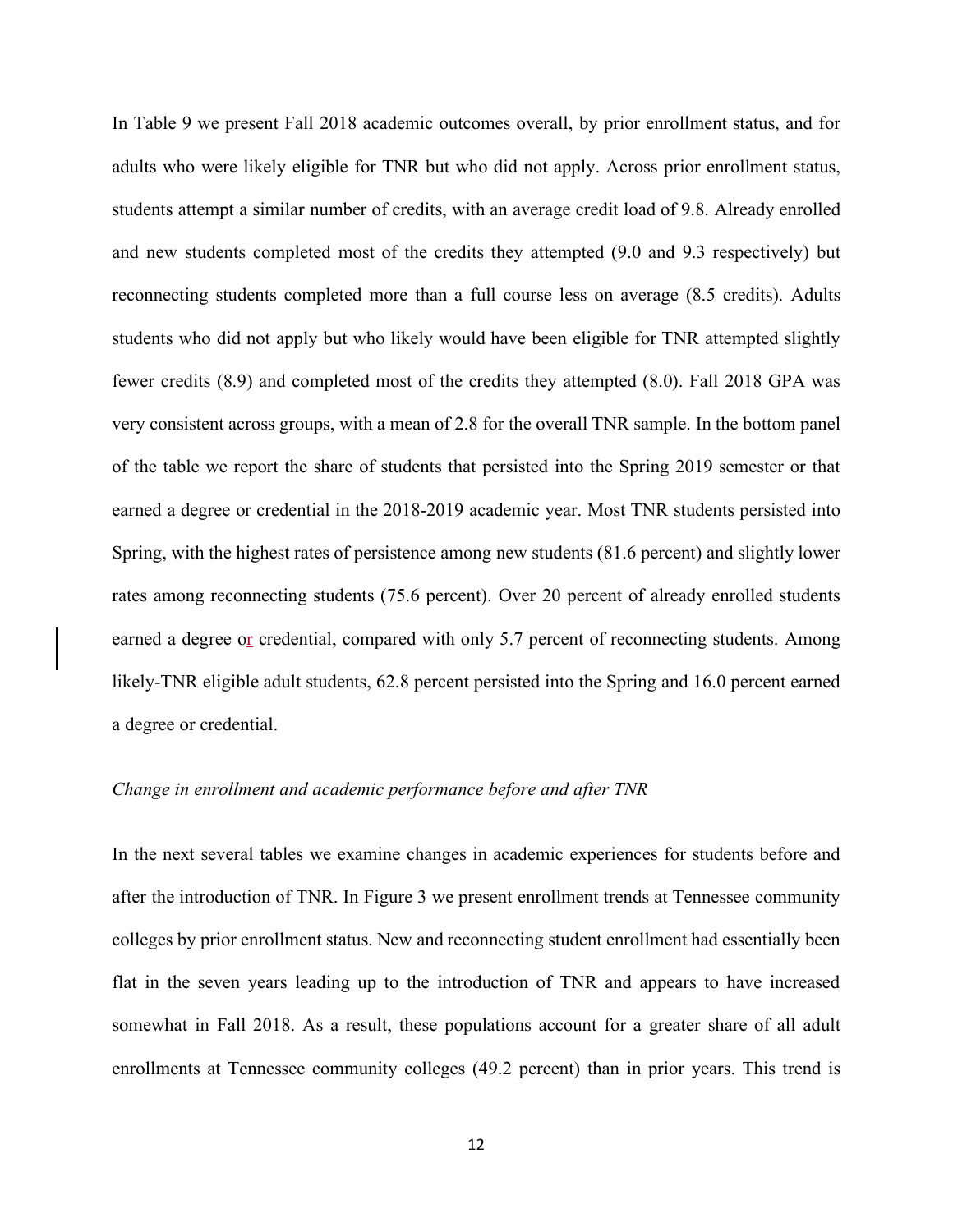driven by a substantial increase in the number of Reconnecting and New Enrollee students between Fall 2017 and Fall 2018 (51 percent and 96 percent, respectively). The number of Already Enrolled students decreased by only 2 percent between Fall 2017 and Fall 2018, compared to a decline of 10% from fall 2016 to fall 2017.6

In Table 10 we compare Fall 2017 to Fall 2018 academic outcomes for already enrolled TNR students, both overall and by whether they received aid through TNR. We also present changes in academic performance over this time period for already enrolled adults who were likely eligible for TNR but who did not apply. Relative to Fall 2017, TNR students attempted and completed somewhat more credits in Fall 2018. Students who received TNR funding attempted 0.8 additional credits and completed 0.7 additional credits, while TNR students who did not receive funding attempted 0.4 additional credits and completed 0.2 additional credits. By comparison, likely-TNR eligible adults who did not apply both attempted and completed fewer credits over this time period (0.4 credits in both categories). Across all groups, GPA declined somewhat from Fall 2017 to Fall 2018. Regardless of funding received, TNR students' GPAs declined from 3.2 to 2.9 and likely-TNR eligible adults' GPAs declined from 3.0 to 2.8.

In Table 11 we compare the share of students completing at least six credits--the minimum amount required to maintain TNR eligibility--in Fall 2017 relative to Fall 2018. Across groups, the share of students earning at least six credits increases, with the largest increase among reconnecting students. 84.4 percent of reconnecting students completed at least six credits in Fall 2018 compared with 72.1 percent of reconnecting students in Fall 2017.

l

<sup>6</sup> These numbers exclude enrollment from Pellissippi State Community College, where TNR launched a year early in Fall 2017.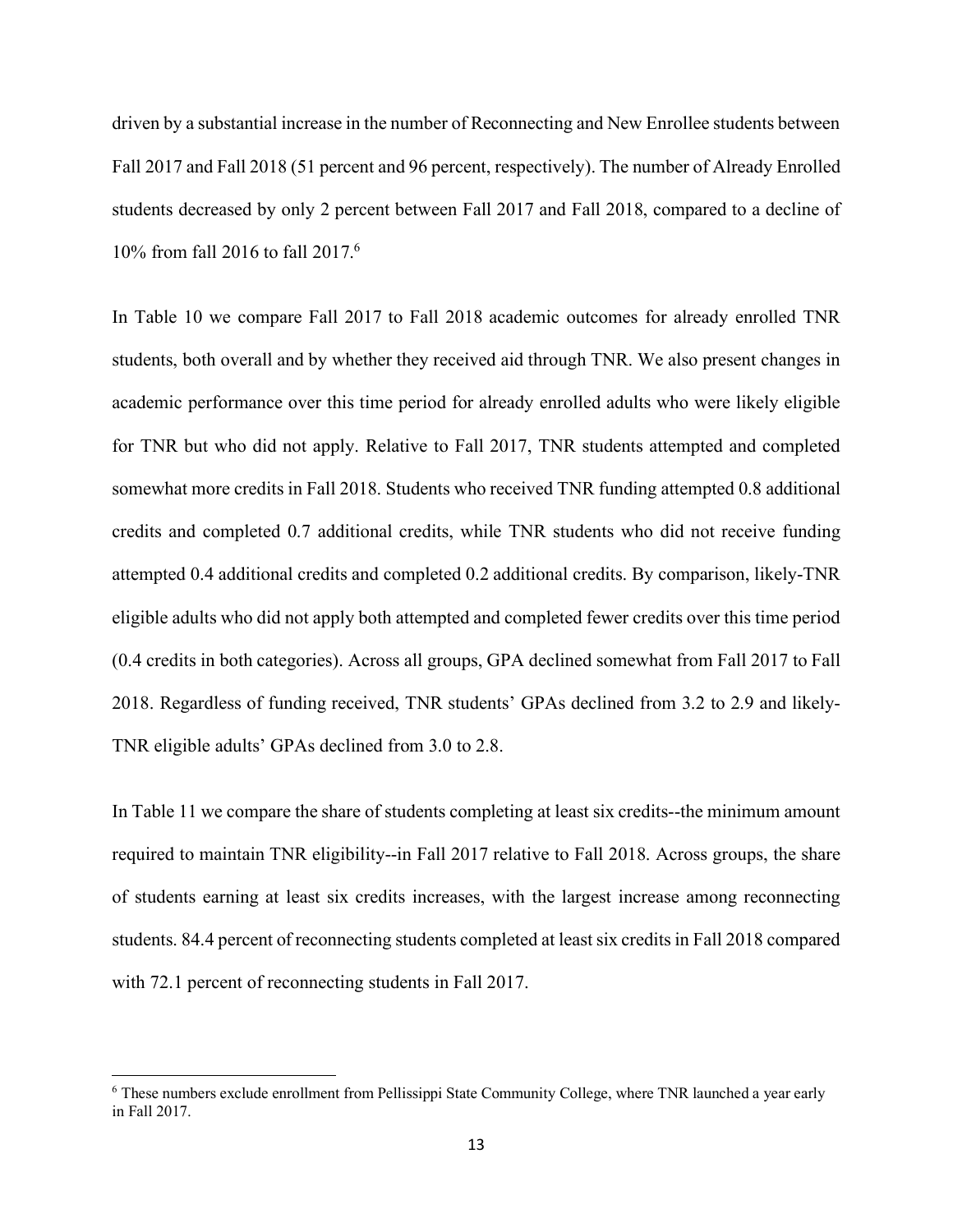#### *Method of course delivery*

In our final set of analyses, we investigate patterns in course delivery method (in-person vs. online) among TNR students. In Table 12 we present the share of enrollments by TNR students in fully online courses, conventional courses, or hybrid courses by prior enrollment status. Fully online participation is highest among reconnecting students (38.9 percent) and lowest among new students (25.5 percent). Almost 65 percent of course enrollments by new students were in conventional courses, as were 59.6 percent of course enrollments by already enrolled students. Across groups fewer than 10 percent of enrollments were in hybrid courses. In the bottom panel of the table we present the share of course enrollments resulting in a grade of "C" or higher by course delivery method. Across groups and delivery methods, TNR students received a "C" or higher in 76.4 percent of their course enrollments, with fairly consistent pass rates across prior enrollment status. For all groups of TNR students, course success rates are higher in conventional courses than in online courses. For instance, already enrolled students in all conventional courses earned at least a "C" in 81.3 percent of their courses, compared with 73.5 percent of already enrolled students in fully online courses. Reconnecting students in all conventional courses earned at least a "C" in 76.8 percent of their courses, compared with 68.1 percent of already enrolled students in fully online courses.

#### **Intervention opportunities**

As we discuss in the introduction, one of the primary goals of our descriptive analyses is to identify potential margins for intervention, either to encourage more adults in Tennessee to participate in the Reconnect program or to support current participants to successfully complete college and earn their degree.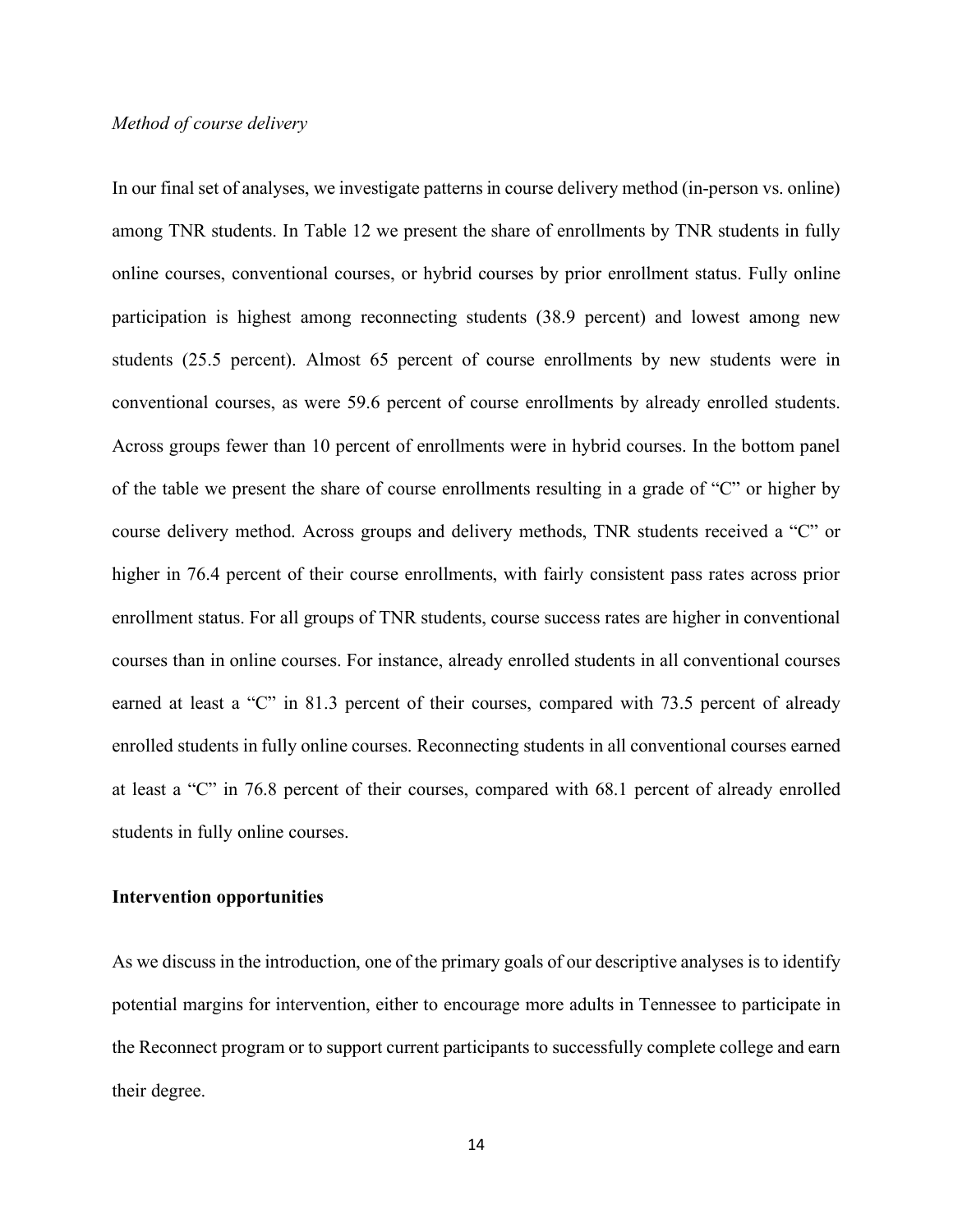One margin for potential intervention is to increase the share of TNR applicants who successfully enroll or re-enroll at a Tennessee community college. As we describe earlier, only 56 percent of adults who successfully complete the TNR application and who complete the FAFSA enrolled in the Fall 2018 semester. Some share of these students may have made active and informed decisions not to pursue postsecondary education, but others may have encountered informational or behavioral barriers that impeded them from following through on their intention to continue their education. We plan to conduct additional qualitative research with this population to understand the factors that contribute to successful applicants not enrolling, and anticipate that this qualitative research could inform proactive outreach strategies to support applicants with persistent collegegoing intentions to successfully enroll.

Another margin for intervention is to support TNR students—particularly those who received financial support through the program—to renew their TNR award. Like many financial aid programs, students need to re-apply for TNR on an annual basis. Among Fall 2018 TNR students, 52 percent re-applied for TNR for the 2019-2020 academic year (excluding graduates) and 43 percent both re-applied and re-enrolled in the Fall 2019 semester (based on preliminary data about re-application and enrollment). Some students may not be aware of the renewal requirement or may struggle to make a plan to complete the renewal application given competing demands in their lives. We will explore the factors that contribute to TNR students not renewing their application and design intervention strategies that support higher rates of renewal for students who intend to continue their education at a Tennessee community college.

A third margin for intervention is to encourage likely-eligible students who are already enrolled at Tennessee community college to apply for TNR (there were ~7,000 such students enrolled in Fall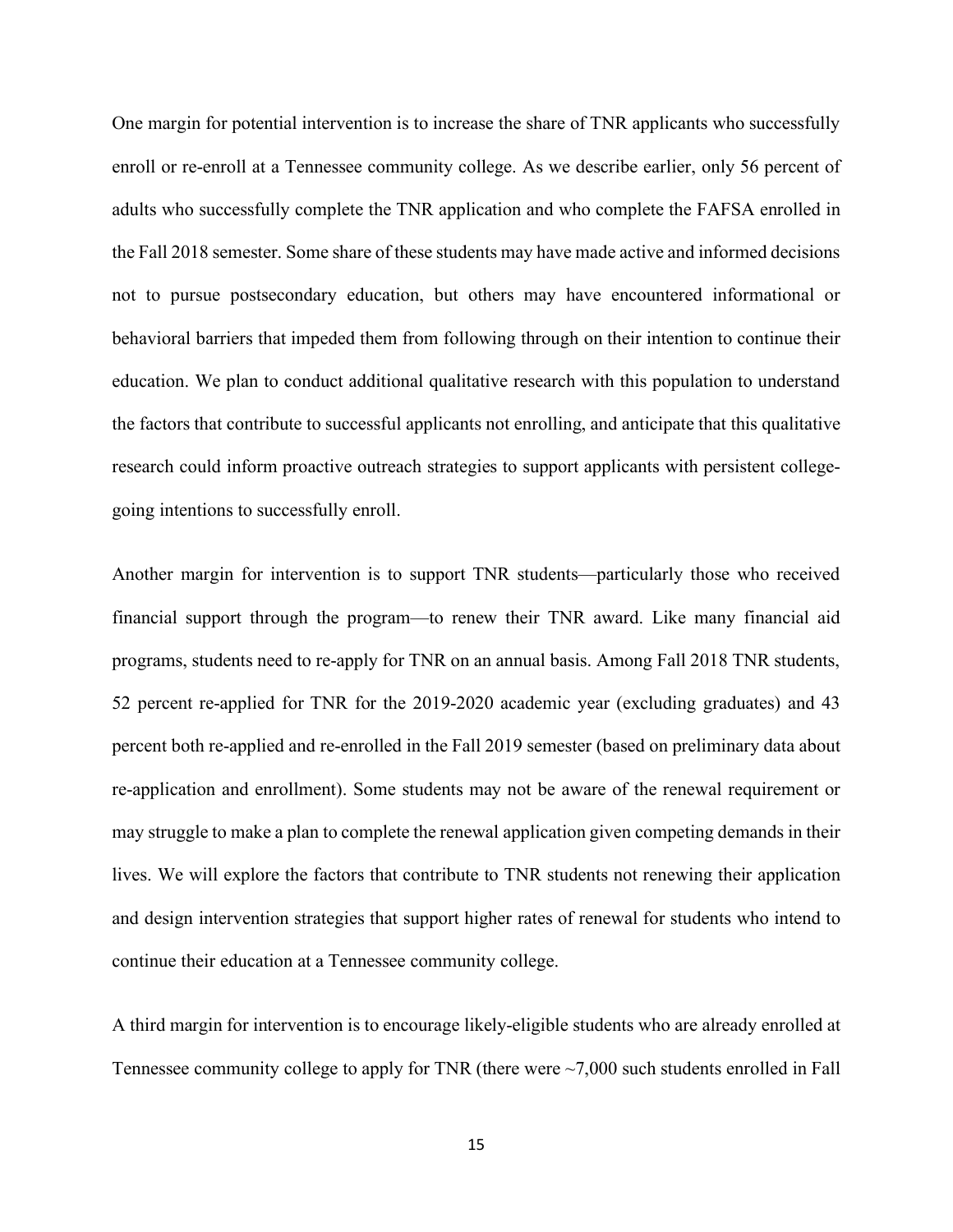2018). Similar to TNR students who did not renew their award, likely-eligible students who did not apply may not have been aware of TNR or may not have believed they would be eligible. We will explore factors that led likely-eligible students not to apply and will explore intervention design as appropriate.

#### **Conclusion**

Increasing degree completion among adults is an integral component of many states' strategies to achieve postsecondary attainment goals. Numerous states have recently started or are considering grant programs focused specifically on increasing college affordability for adult state residents. We present the first descriptive analyses of which we are aware on one such grant program, Tennessee Reconnect. We find that TNR attracted tens of thousands of applications in its first year, well more than policy makers in the state anticipated. Well under half of these students successfully matriculated in the next academic year, suggesting opportunities to support adults who have intentions and have taken action to continue their education to successfully do so. TNR students are comprised mainly of already enrolled students continuing their education and reconnecting students for whom, in many cases, several years have eclipsed since their last enrollment. Reconnecting students complete a smaller share of courses they take and tend to enroll more frequently in fully online courses, suggesting that these students may benefit from additional academic support. We offer several ideas for intervention strategies that could support more adults in Tennessee to participate in the Reconnect program or that could support current participants to successfully complete college and earn their degree.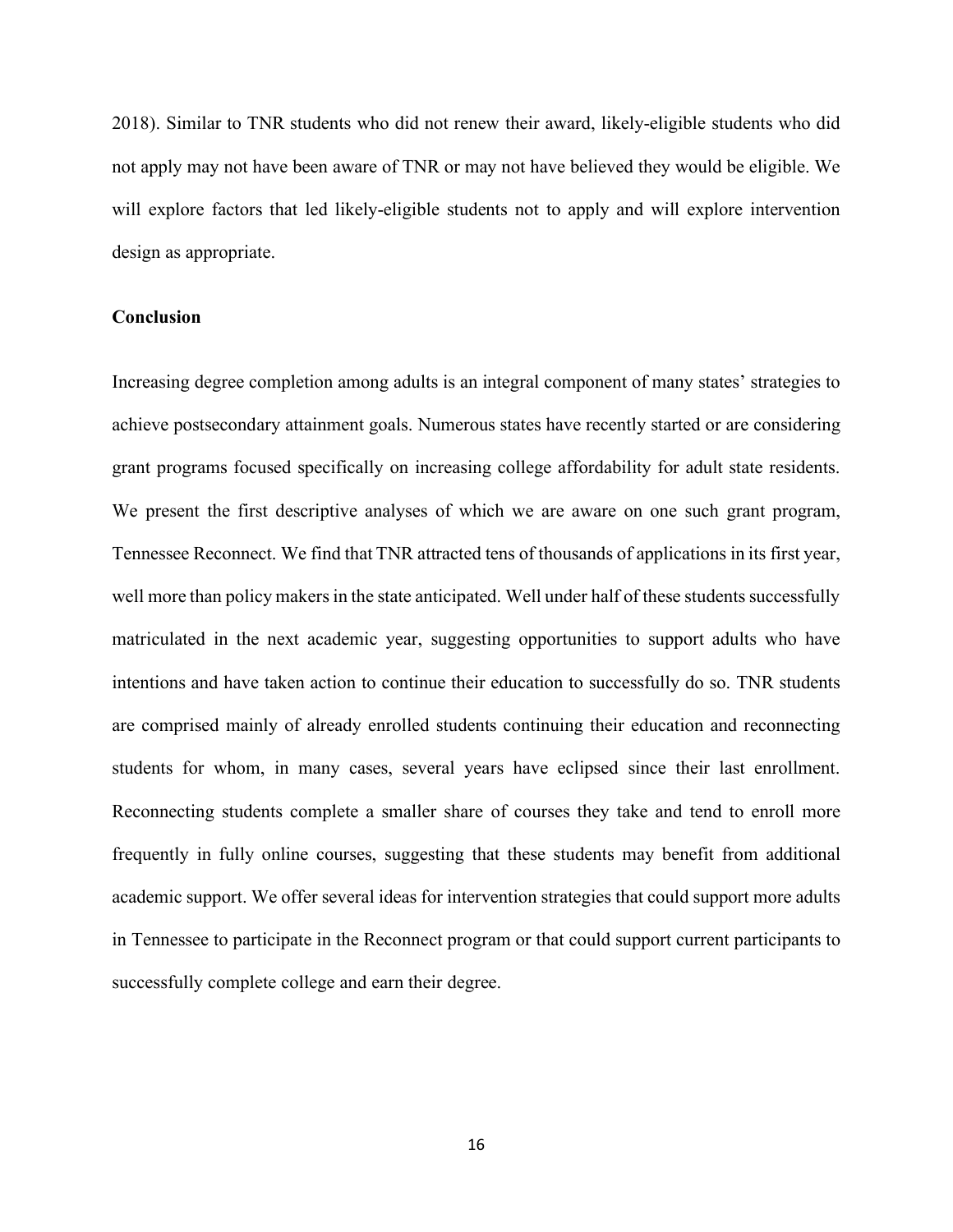#### **References**

- Bailey, M.J., & Dynarski, S.M. (2011). Gains and gaps: A historical perspective on inequality in college entry and completion. In G. Duncan & R. Murnane (Eds.), *Wither opportunity: Rising inequality, schools, and children's life chances*, New York: Russell Sage.
- Carnevale, A.P., Smith, N., & Strohl, J.(2013). Recovery: Job growth and education requirements through 2020. Retrieved from https://files.eric.ed.gov/fulltext/ED584413.pdf
- Carr, M., & Wiemers, E.E. (2016). The decline in lifetime earnings mobility in the U.S.: Evidence from survey-linked administrative data. Retrieved from https://www.solejole.org/16399.pdf
- Castleman, B.L., & Long, B. (2013). Looking beyond enrollment: The causal effect of needbased grants on college access, persistence, and graduation. NBER Working Paper 19306.
- Chetty, R., Friedman, J.N., Saez, E., Turner, N., & Yagan, D. (2017). Mobility report cards: The role of colleges in intergenerational mobility. Retrieved from https://opportunityinsights.org/wp-content/uploads/2018/03/coll\_mrc\_paper.pdf
- Digest of Education Statistics. (2018). Table 303.50. Retrieved from https://nces.ed.gov/programs/digest/d18/tables/dt18\_303.50.asp?current=yes
- Dynarski, S. (2008). Building the stock of college-educated labor. *Journal of Human Resources*, *43*(3), 576-610.
- Goldin, C., & Katz, L.F. (2007). The race between education and technology: The evolution of U.S. educational wage differentials, 1890 to 2005. NBER Working Paper 12985 retrieved from https://www.nber.org/papers/w12984.pdf
- Lumina Foundation. (2017). Lumina's goal. Retrieved from https://www.luminafoundation.org/lumina-goal
- National Skills Coalition. (2015). United States' forgotten middle. Retrieved from https://www.nationalskillscoalition.org/resources/publications/2017-middle-skills-factsheets/file/United-States-MiddleSkills.pdf
- NSC Research Center. (2017). Completing college: A national view of student completion rates—Fall 2011 cohort. Retrieved from https://nscresearchcenter.org/wpcontent/uploads/SignatureReport14\_Final.pdf
- Scott-Clayton, J. (2011). On money and motivation: A quasi-experimental analysis of financial incentives for college achievement. *Journal of Human Resources, 46*(3): 614-646.
- Shapiro, D., Dundar, A., Yuan, X., Harrell, A., & Wakhungu, P.K. (2014). Completing college: A national view of student attainment rates—Fall 2008 cohort. Herndon, VA: National Student Clearinghouse Research Center.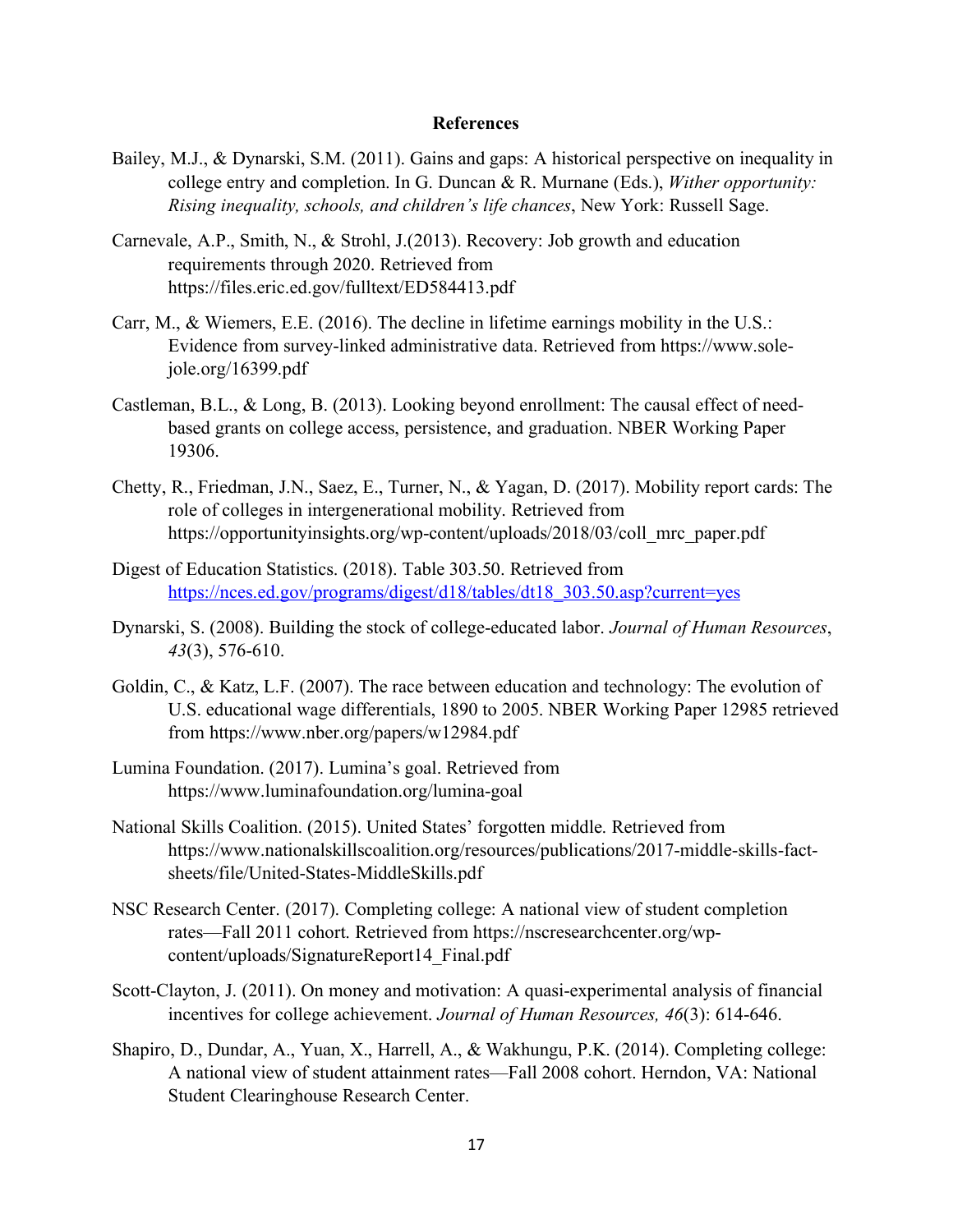|                                             | Population 25 years and over |          | Population ages 25 to 64 |          |
|---------------------------------------------|------------------------------|----------|--------------------------|----------|
|                                             | <b>Number</b>                | Percent  | <b>Number</b>            | Percent  |
| Number                                      | 4,527,198                    |          | 3,518,053                |          |
| Number without Associate Degree or Higher   | 3,015,748                    | 66.6%    | 2,226,863                | 63.3%    |
| <b>Educational Attainment</b>               |                              |          |                          |          |
| Less than 9th Grade                         | 216,289                      | 4.8%     | 120,239                  | $3.4\%$  |
| 9th to 12th Grade, No Diploma               | 374,024                      | 8.3%     | 249,247                  | 7.1%     |
| High School Graduate (includes Equivalency) | 1,465,937                    | 32.4%    | 1,110,524                | 31.6%    |
| Some College, No Degree                     | 959,498                      | 21.2%    | 746,853                  | 21.2%    |
| Associate Degree                            | 328,595                      | $7.3\%$  | 282,258                  | 8.0%     |
| <b>Bachelor's Degree</b>                    | 756,055                      | $16.7\%$ | 651,459                  | 18.5%    |
| Graduate or Professional Degree             | 426,800                      | $9.4\%$  | 357,473                  | $10.2\%$ |

### **Table 1: Educational Attainment in Tennessee**

Source: U.S. Census Bureau, 2017 American Community Survey 1-Year Estimates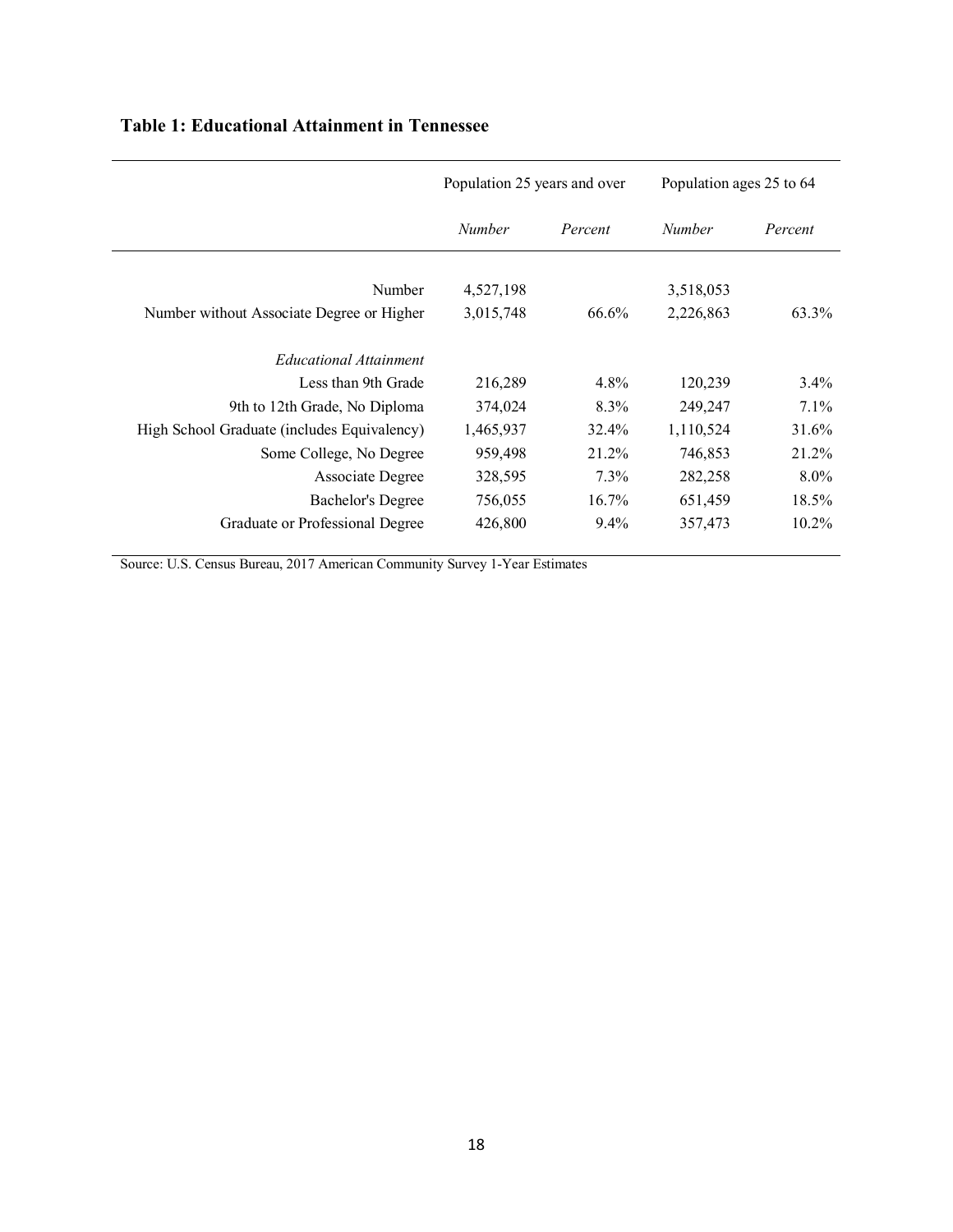|                                  | Completed a<br><b>TNR</b><br>Application | <b>TNR</b><br>Application $+$<br><b>FAFSA</b> | <b>TNR</b><br>Applicants +<br>$FAFSA +$<br>Enrolled in<br>Fall 2018 | <b>TNR Students</b><br>in Fall 2018 | <b>TNR Students</b><br>in Fall 2018<br>Who<br>Received<br>TNR Funding |
|----------------------------------|------------------------------------------|-----------------------------------------------|---------------------------------------------------------------------|-------------------------------------|-----------------------------------------------------------------------|
|                                  |                                          |                                               |                                                                     |                                     |                                                                       |
| Number of Applicants             | 34,353                                   | 27,958                                        | 15,596                                                              | 13,848                              | 8,726                                                                 |
| % of Applicants                  |                                          | 81.4%                                         | 45.4%                                                               | 40.3%                               | 25.4%                                                                 |
| Demographics                     |                                          |                                               |                                                                     |                                     |                                                                       |
| Average Age                      | 33.5                                     | 33.3                                          | 33.3                                                                | 34.0                                | 34.8                                                                  |
| Average EFC                      | --                                       | \$5,669                                       | \$6,152                                                             | \$6,098                             | \$9,173                                                               |
| $EFC = $0$                       |                                          | 43.8%                                         | 40.1%                                                               | 39.7%                               | 18.6%                                                                 |
| Female                           | --                                       | --                                            | 70.1%                                                               | 70.2%                               | 66.4%                                                                 |
| <b>Black or African American</b> | --                                       | --                                            | 21.1%                                                               | 19.9%                               | 17.3%                                                                 |
| Hispanic                         | --                                       | --                                            | 4.4%                                                                | 4.3%                                | 3.9%                                                                  |
| White                            |                                          |                                               | 69.6%                                                               | 71.2%                               | 74.3%                                                                 |
| Other race                       |                                          |                                               | 4.9%                                                                | 4.7%                                | 4.5%                                                                  |

### **Table 2: Tennessee Reconnect Applicants in 2018**

Note: Applicant and payment data are current as of August 2019. Because the TNR application is available on a rolling cycle, it may be the case that some applicants intended to enroll in the spring and summer 2019 terms. The number of TNR applicants who filed the FAFSA excludes students who filed the FAFSA after December 31, 2018. TNR Students are those who were eligible for TNR funding and enrolled in fall 2018 at a community college, even if other sources of aid covered their tuition and fees. Age is based on the time of application, not the time of enrollment. EFC is based on data reported from the FAFSA application.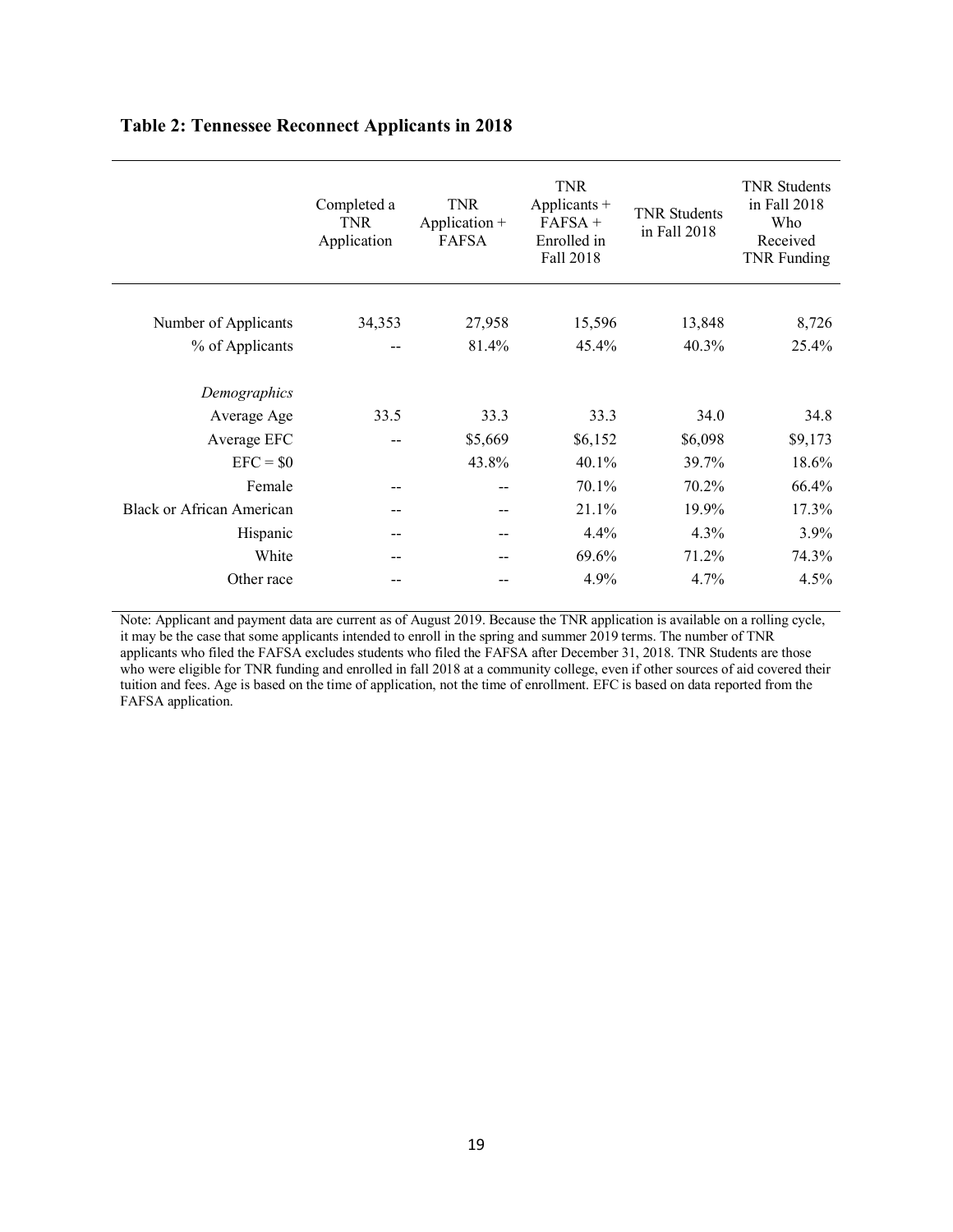|                           | Non-Applicant Adult Students | TNR Students in Fall 2018 |
|---------------------------|------------------------------|---------------------------|
| Number of Students        | 6,764                        | 13,848                    |
| Demographics              |                              |                           |
| Average Age               | 34.1                         | 34.0                      |
| Female                    | 63.6%                        | 70.2%                     |
| Black or African American | 24.7%                        | 19.9%                     |
| Hispanic                  | $5.2\%$                      | 4.3%                      |
| White                     | 63.4%                        | 71.2%                     |
| Other race                | 6.7%                         | 4.7%                      |
| Received Pell Grant       | 58.3%                        | 46.8%                     |

### **Table 3: Students Enrolled in Fall 2018 at a Tennessee Community College**

Note: Applicant data are current as of August 2019. TNR Students are those who were eligible for TNR funding and enrolled in fall 2018, even if other sources of aid covered their tuition and fees. TNR-eligible non-applicants includes all students enrolled at a community college in fall 2018 who were Tennessee residents over age 24 and had not previously earned an associate degree or higher, using data from the National Student Clearinghouse. TNR-eligible non-applicants exclude students who are non-degree seeking, who are seeking a technical certificate, or who are transient students taking a single course at a community college while enrolled and in good standing at another institution.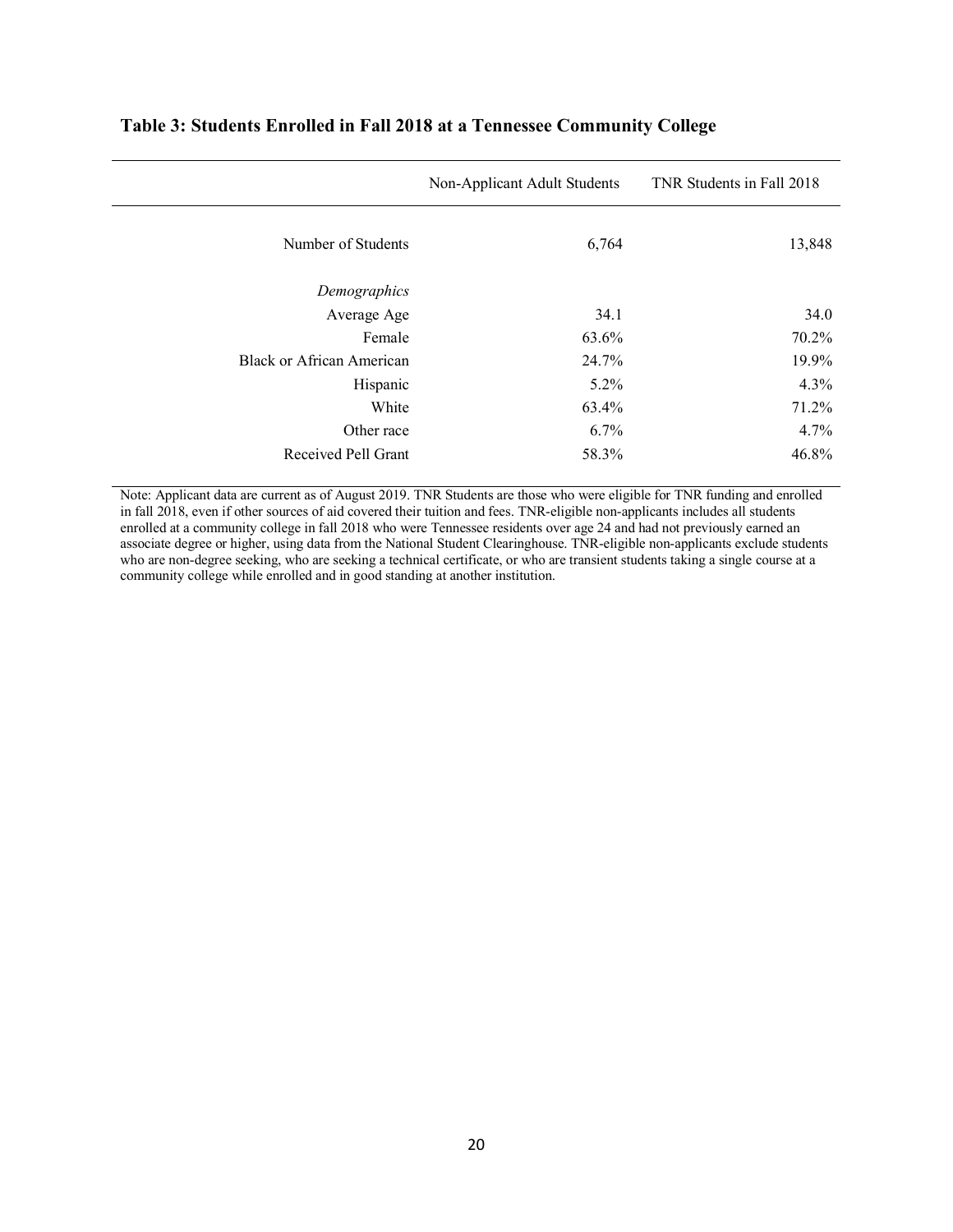

**Figure 1: Tennessee Reconnect Students by Prior Enrollment Status**

Note: Student enrollment designations are reported by colleges. Already enrolled students are those who were enrolled at that institution during the preceding semester (spring 2018 or summer 2018). Reconnecting students are those who have enrolled at some point in the past but are returning to college after at least a semester away. New enrollees are students enrolling as first-time freshmen.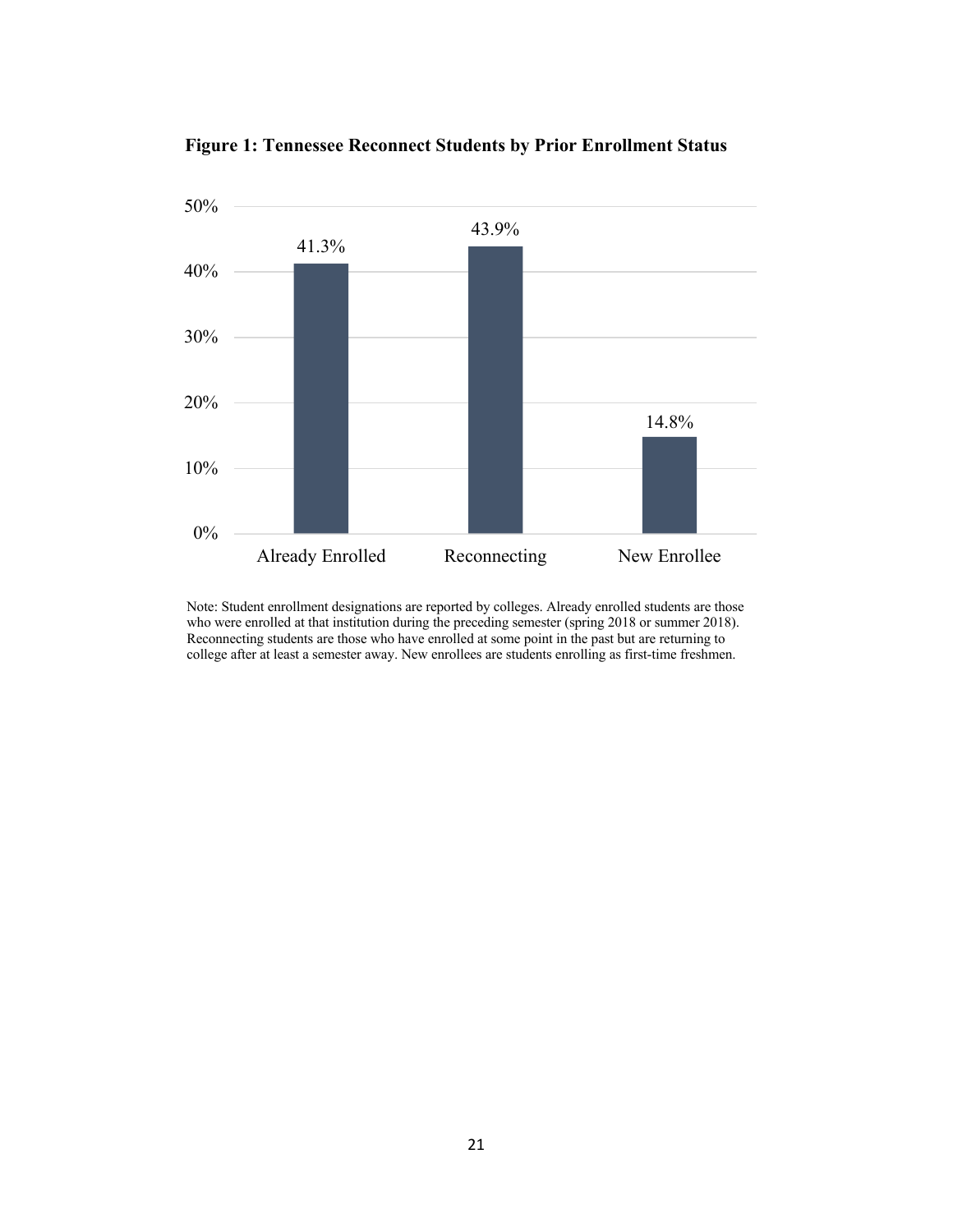

**Figure 2: Reconnecting Students by Years Since Last Enrollment** 

Note: Prior enrollment histories are calculated using data from the National Student Clearinghouse. Reconnecting students are those who have enrolled at some point in the past but are returning to college after at least a semester away.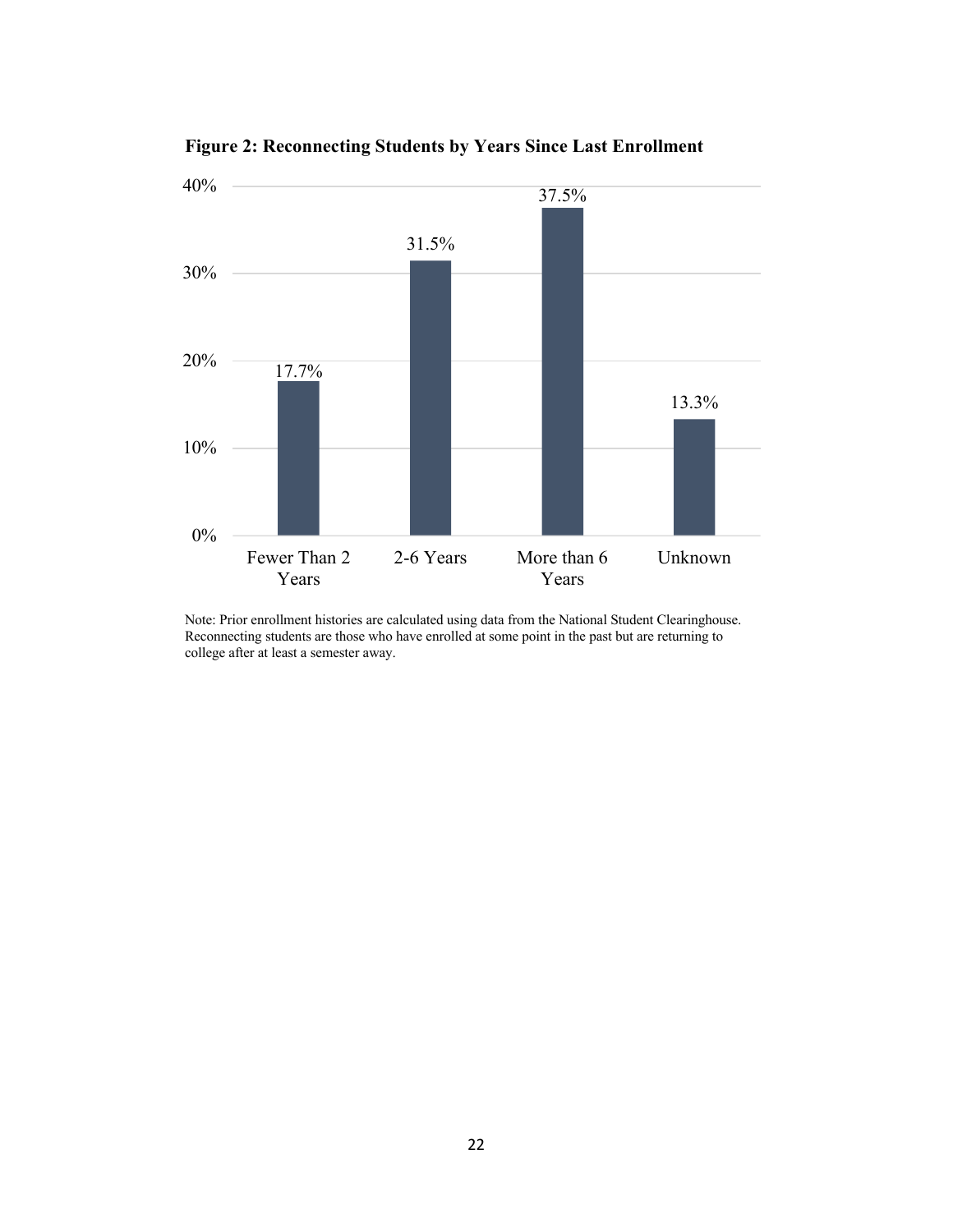|                                  | Already Enrolled | Reconnecting | New Enrollee |
|----------------------------------|------------------|--------------|--------------|
|                                  |                  |              |              |
| N                                | 5,713            | 6,080        | 2,055        |
| % of TNR Students                | 41.3%            | 43.9%        | 14.8%        |
| Demographics                     |                  |              |              |
| Average Age                      | 33.6             | 34.3         | 34.2         |
| Average EFC                      | \$6,394          | \$5,987      | \$5,603      |
| $EFC = $0$                       | 36.0%            | 41.8%        | 43.8%        |
| Female                           | 70.3%            | 70.9%        | 67.7%        |
| <b>Black or African American</b> | 18.0%            | 22.6%        | 17.4%        |
| Hispanic                         | 4.6%             | $3.2\%$      | 6.5%         |
| White                            | 72.3%            | $70.1\%$     | 71.1%        |
| Other Race                       | $5.1\%$          | 4.1%         | $5.0\%$      |

# **Table 5: Tennessee Reconnect Students by Prior Enrollment Status**

Note: Student enrollment designations are collected by colleges. Age is based on the time of enrollment.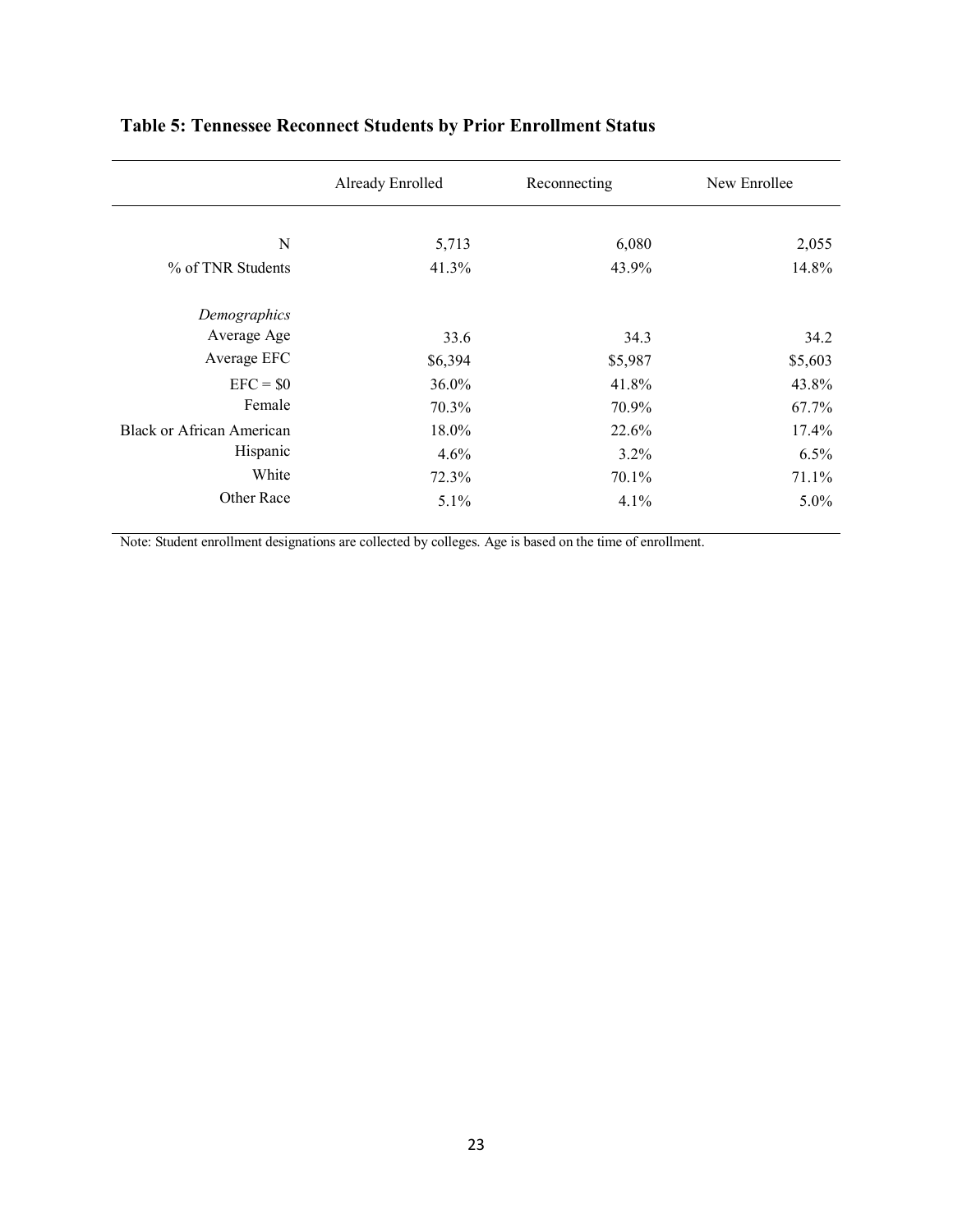|                           | Already Enrolled | Reconnecting | New Enrollee |
|---------------------------|------------------|--------------|--------------|
| N                         | 4,604            | 1,574        | 586          |
| % of Non-Applicants       | 68.0%            | 23.3%        | 8.7%         |
| Demographics              |                  |              |              |
| Average Age               | 34.5             | 33.8         | 32.7         |
| Female                    | 63.1%            | 64.4%        | 65.7%        |
| Black or African American | 23.1%            | 26.6%        | 32.9%        |
| Hispanic                  | 5.4%             | 4.4%         | 5.8%         |
| White                     | 64.8%            | 62.8%        | 54.1%        |
| Other Race                | 6.8%             | $6.2\%$      | 7.2%         |

### **Table 5b: Students Who Did Not Apply for TNR but Were Likely Eligible**

Note: TNR-eligible non-applicants includes all students enrolled at a community college in fall 2018 who were over age 24 and had not previously earned an associate degree or higher, using data from the National Student Clearinghouse. TNReligible non-applicants exclude students who non-degree seeking, seeking a technical certificate, or transient students taking a single course at a community college while enrolled and in good standing at another institution.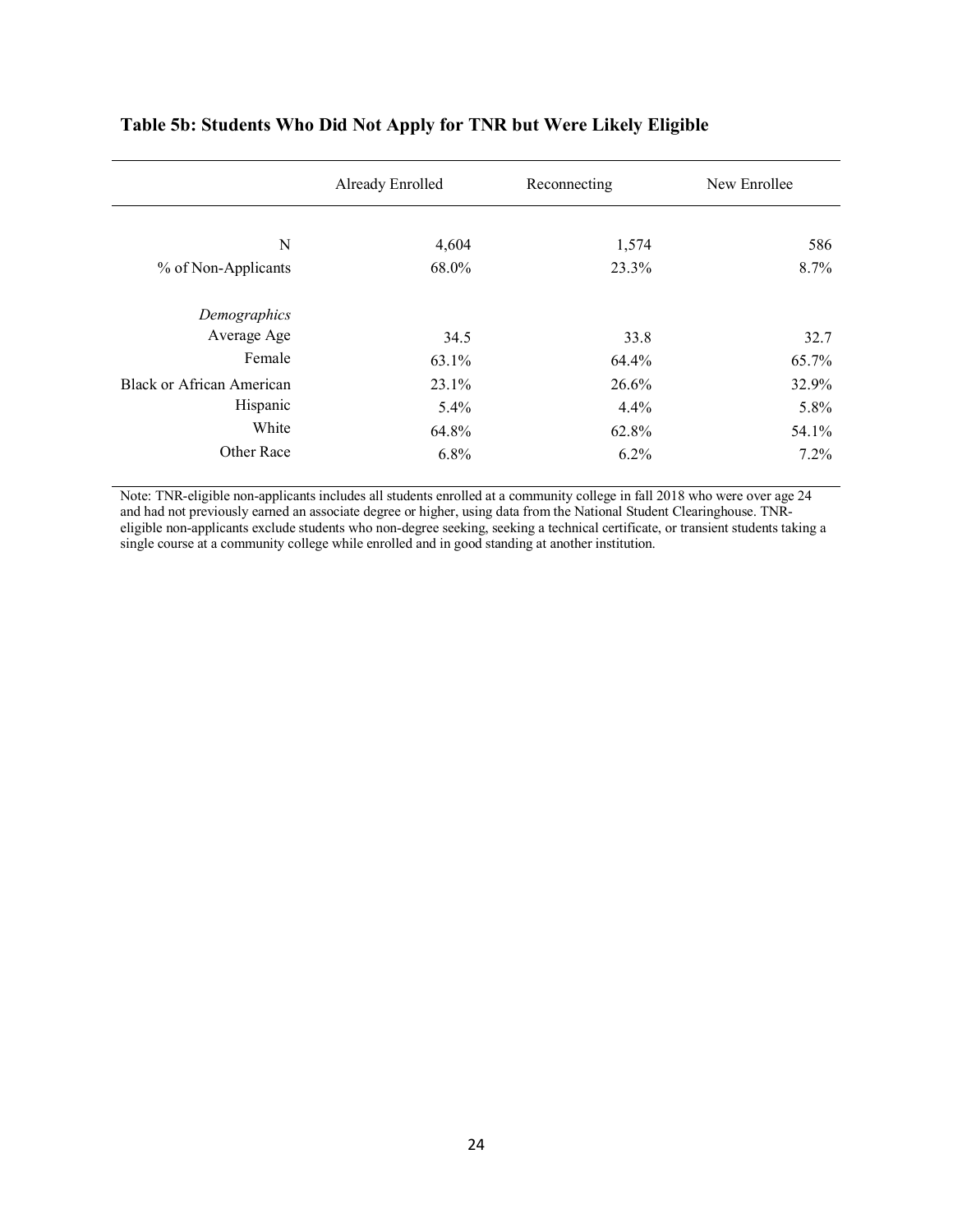|                                       | % Receiving<br>Pell Grant | % Receiving<br><b>TSAA Grant</b> | % Receiving<br>Aid from TNR | Average TNR<br>\$ Received |
|---------------------------------------|---------------------------|----------------------------------|-----------------------------|----------------------------|
|                                       |                           |                                  |                             |                            |
| All TNR Students                      | 46.8%                     | 19.7%                            | 63.0%                       | \$908                      |
| Already Enrolled                      | 47.4%                     | 20.4%                            | 67.9%                       | \$904                      |
| Reconnecting                          | 40.0%                     | 15.9%                            | 48.5%                       | \$983                      |
| New Enrollee                          | 65.7%                     | 28.7%                            | 63.0%                       | \$656                      |
|                                       | % Receiving<br>Pell Grant | % Receiving<br><b>TSAA Grant</b> | % Receiving<br>Aid from TNR | Average TNR<br>\$ Received |
|                                       |                           |                                  |                             |                            |
| <b>Non-Applicant Adult Students</b>   | 58.3%                     | $26.0\%$                         |                             |                            |
| Already Enrolled                      | 57.4%                     | 15.6%                            |                             |                            |
| Reconnecting                          | 50.8%                     | 29.9%                            |                             |                            |
| New Enrollee                          | 85.5%                     | 23.9%                            |                             |                            |
|                                       | % Receiving<br>Pell Grant | % Receiving<br><b>TSAA Grant</b> | % Receiving<br>Aid from TNR | Average TNR<br>\$ Received |
|                                       |                           |                                  |                             |                            |
| TNR Students Who Received TNR Funding | 19.8%                     | 0.8%                             | 100.0%                      | \$1,431                    |
| Already Enrolled                      | 22.2%                     | ∗                                | 100.0%                      | \$1,433                    |
| Reconnecting                          | 14.8%                     | ∗                                | 100.0%                      | \$1,448                    |
| New Enrollee                          | 32.1%                     | ∗                                | 100.0%                      | \$1,353                    |

### **Table 6: Tennessee Reconnect Students and Other Sources of Aid**

Note: Data represents the percent of students receiving aid in fall 2018 from the federal Pell grant, the need-based Tennessee Student Assistance Award, or aid from Tennessee Reconnect. \*Groups of fewer than 10 students are excluded to protect student privacy.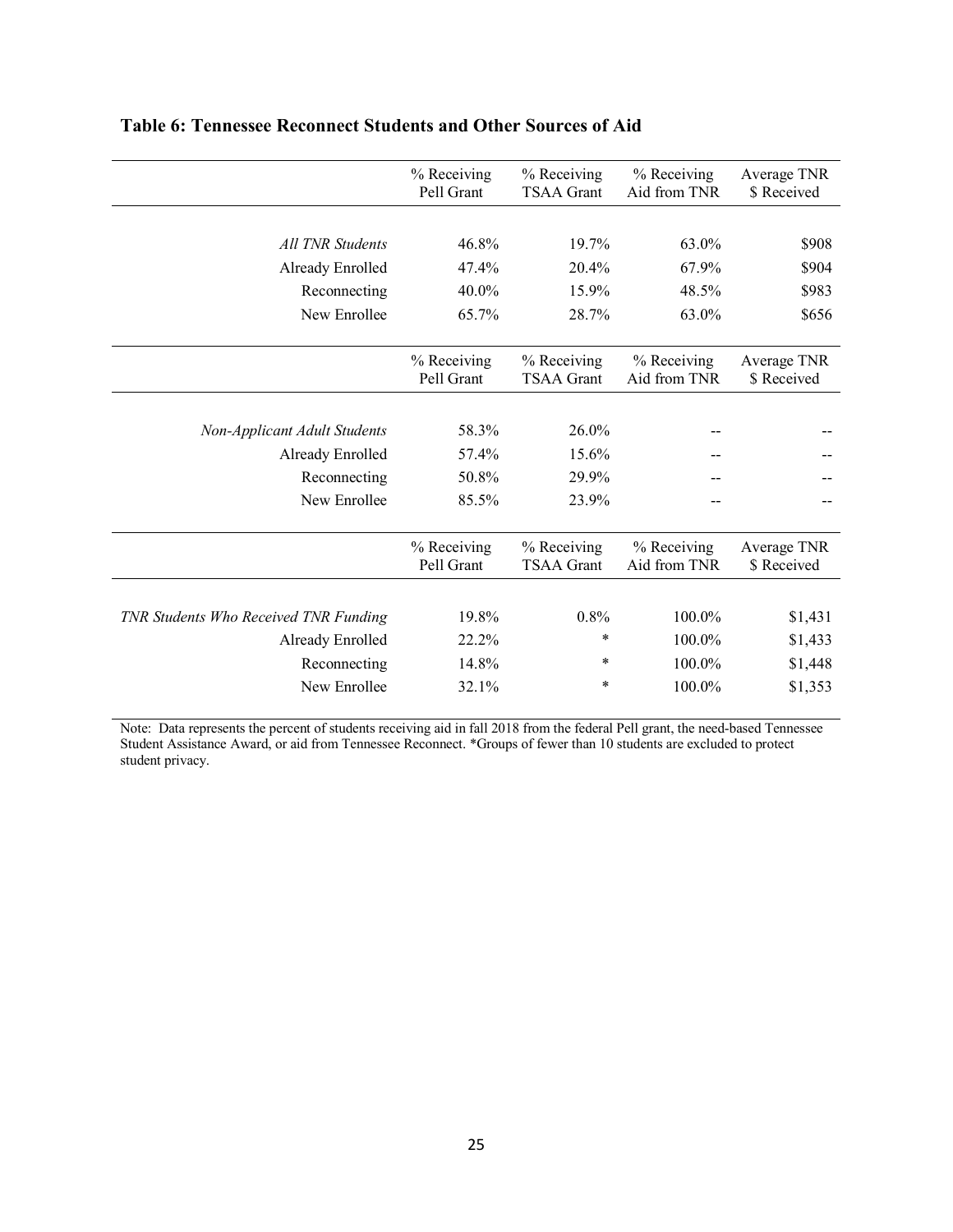|                                  | Already Enrolled | Reconnecting |
|----------------------------------|------------------|--------------|
|                                  |                  |              |
| <b>Prior Credits Earned</b>      |                  |              |
| 0-10 Credit Hours                | 5.8%             | 21.6%        |
| 11-20 Credit Hours               | 12.9%            | 18.2%        |
| 21-30 Credit Hours               | 15.4%            | 16.8%        |
| 31-40 Credit Hours               | 15.0%            | 13.0%        |
| 41+ Credit Hours                 | 51.0%            | 30.4%        |
| Cumulative GPA                   | 2.49             | 1.92         |
| Academic Focus Area              |                  |              |
| Applied Technology               | 0.4%             | 1.0%         |
| Arts                             | 1.8%             | 1.4%         |
| <b>Business</b>                  | 11.0%            | 8.2%         |
| Education                        | 3.7%             | 4.4%         |
| Health                           | 19.4%            | 28.4%        |
| Humanities and Transfer Programs | 52.6%            | 50.5%        |
| <b>STEM</b>                      | $9.0\%$          | 3.4%         |
| Social Sciences                  | 2.0%             | 2.8%         |

### **Table 7: Prior Academic Experiences of Tennessee Reconnect Students**

Note: Prior credits includes the cumulative number of credits earned at any institution prior to fall 2018. Cumulative GPA includes credits earned at the current institution and credits transferred prior to fall 2018. In this case, reconnecting students includes only students with prior enrollment at a TBR community college, which represents 48% of all reconnecting TNR students. Academic focus areas are groups of academic programs defined by federal CIP codes. This excludes students with no declared major.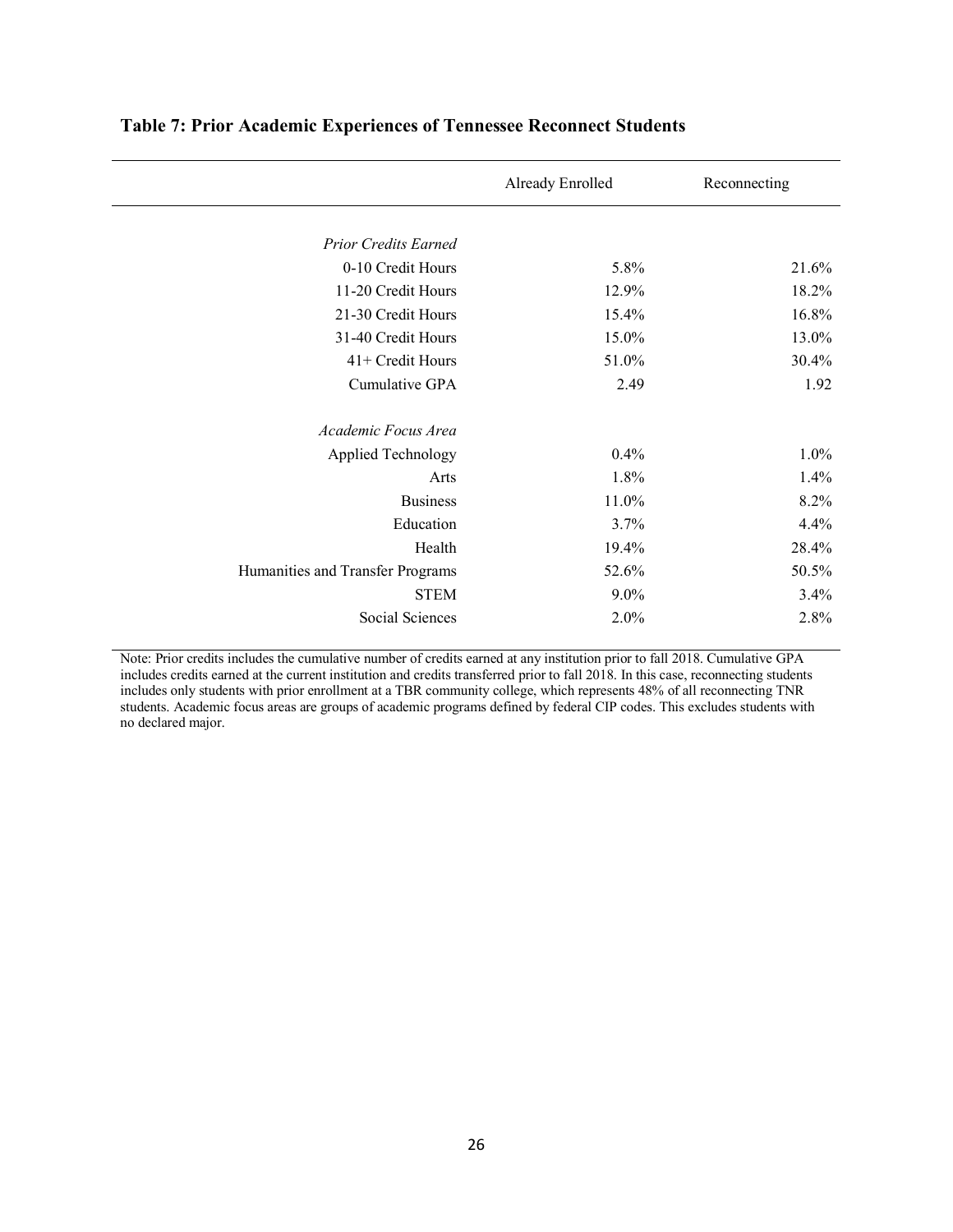|                                           | All TNR<br>Students | Already<br>Enrolled | Reconnecting | New Enrollee |
|-------------------------------------------|---------------------|---------------------|--------------|--------------|
|                                           |                     |                     |              |              |
| <b>Applied Technology</b>                 | 0.5%                | 0.4%                | 0.6%         | *            |
| Arts                                      | 1.84%               | 1.8%                | 2.0%         | 1.6%         |
| <b>Business</b>                           | 12.1%               | 10.7%               | 12.4%        | 15.2%        |
| Education                                 | 3.7%                | 3.6%                | 3.8%         | 3.2%         |
| Health                                    | 17.9%               | 22.6%               | 15.8%        | 10.9%        |
| Humanities and Transfer Programs          | 53.3%               | 49.8%               | 55.5%        | 53.3%        |
| Social Sciences                           | 8.5%                | 9.1%                | 7.5%         | 9.9%         |
| <b>STEM</b>                               | 2.3%                | 1.9%                | 2.6%         | 2.7%         |
| Changed Focus Area since Prior Enrollment |                     |                     |              |              |
| Total                                     |                     | 9.7%                | 47.6%        |              |
| Number                                    |                     | 523                 | 1,334        |              |
| From Business to Humanities               |                     | 8.0%                | 5.7%         |              |
| From Health to Humanities                 |                     | 13.0%               | 29.8%        |              |
| From Humanities to Business               | --                  | 7.5%                | 8.9%         |              |
| From Humanities to Health                 |                     | 41.5%               | 11.6%        |              |
| From Humanities to STEM                   |                     | 6.5%                | 6.1%         |              |
| Other Changes                             |                     | 23.5%               | 37.9%        |              |

### **Table 8: Tennessee Reconnect Students in Fall 2018 By Academic Focus Area**

Note: Includes all TNR students who were enrolled in fall 2018. Academic focus areas are groups of academic programs defined by federal CIP codes. This Excludes students with no declared major. The percent of students who changed their focus area refers only to students with prior enrollment at a TBR community college, which represents 48% of all reconnecting TNR students. Academic focus areas are groups of academic programs defined by federal CIP codes. \*Groups of fewer than 10 students are excluded to protect student privacy.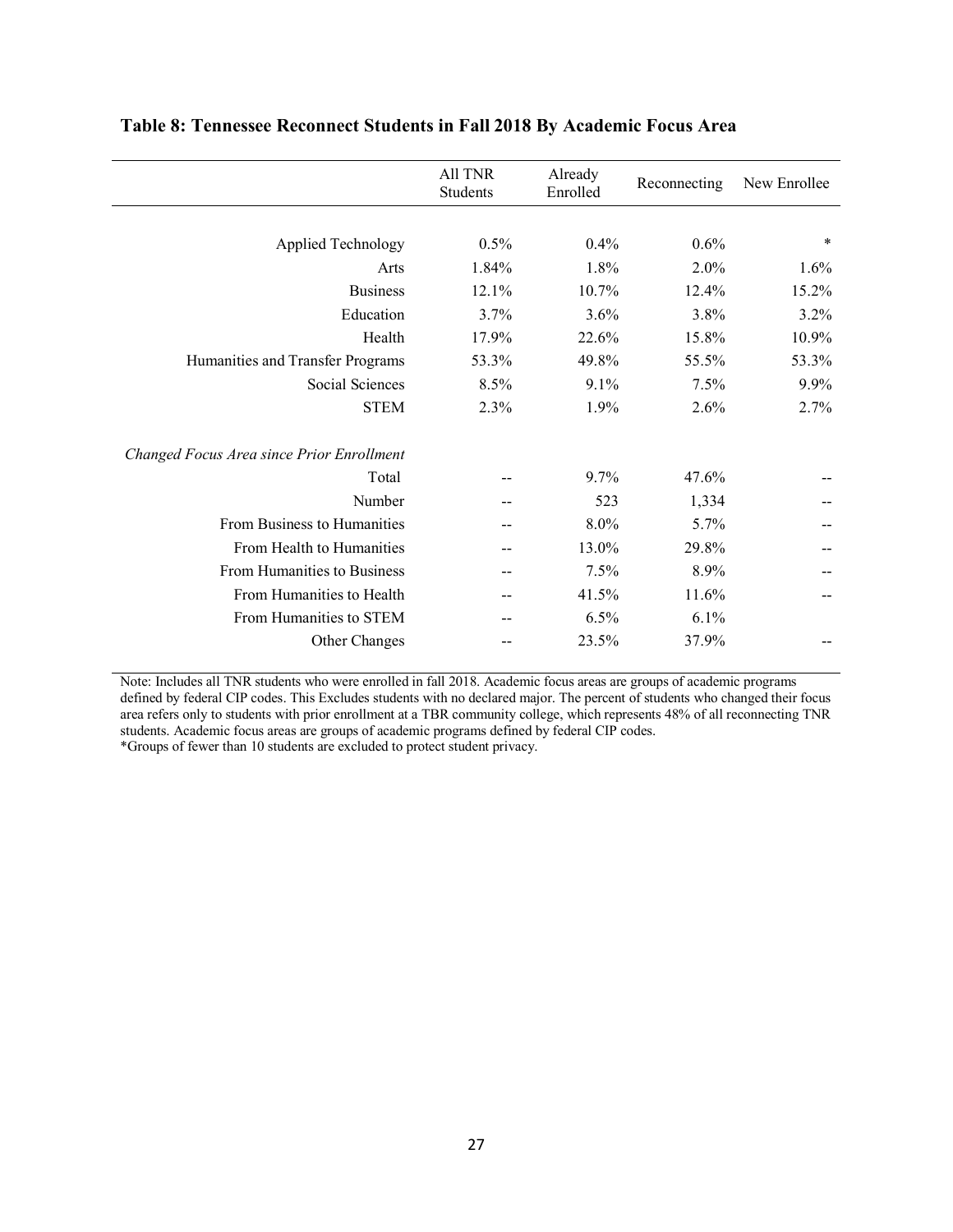|                                  | All TNR<br>Students | Already<br>Enrolled | Reconnecting | New Enrollee | Non-<br>Applicant<br>Adult<br><b>Students</b> |
|----------------------------------|---------------------|---------------------|--------------|--------------|-----------------------------------------------|
|                                  |                     |                     |              |              |                                               |
| Credits Attempted in Term        |                     |                     |              |              |                                               |
| <b>Average Credits Attempted</b> | 9.8                 | 9.9                 | 9.5          | 10.4         | 8.9                                           |
| 1-6 Credits                      | 24.5%               | 19.5%               | 29.3%        | 24.2%        | 34.1%                                         |
| 7-11 Credits                     | 36.7%               | 44.2%               | 34.1%        | 24.0%        | 30.5%                                         |
| 12+ Credits                      | 38.8%               | 36.3%               | 36.7%        | 51.8%        | 35.3%                                         |
| Credits Earned in Term           |                     |                     |              |              |                                               |
| Average Credits Earned           | 8.8                 | 9.0                 | 8.5          | 9.3          | 8.0                                           |
| 1-6 Credits                      | 34.3%               | 28.7%               | 40.2%        | 33.4%        | 43.3%                                         |
| 7-11 Credits                     | 37.0%               | 43.4%               | 33.8%        | 28.1%        | 31.2%                                         |
| 12+ Credits                      | 28.7%               | 27.9%               | 26.0%        | 38.5%        | 25.5%                                         |
| Term GPA                         |                     |                     |              |              |                                               |
| Average Term GPA                 | 2.8                 | 2.9                 | 2.8          | 2.9          | 2.6                                           |
| $0.0 - 1.0$                      | 12.9%               | 10.3%               | 15.1%        | 14.1%        | 17.4%                                         |
| $1.1 - 2.0$                      | 10.6%               | 12.6%               | 9.4%         | 8.5%         | 12.9%                                         |
| $2.1 - 3.0$                      | 23.2%               | 27.6%               | 21.3%        | 16.3%        | 25.9%                                         |
| $3.1 - 4.0$                      | 53.3%               | 49.6%               | 54.2%        | 61.1%        | 43.8%                                         |
| Retention and Graduation         |                     |                     |              |              |                                               |
| Returned in Spring 2019          | 78.1%               | 79.4%               | 75.6%        | 81.6%        | 62.8%                                         |
| Graduated in 2018-2019           | 11.5%               | 21.8%               | 5.7%         | $\ast$       | 16.0%                                         |

### **Table 9: Outcomes for Tennessee Reconnect Students in Fall 2018**

Note: Includes all TNR students who were enrolled in fall 2018. Credit hours include all credit hours attempted and earned during the fall term, including college-level hours and remedial hours. This excludes students where credit hour and GPA information are missing. Graduates include students who earned an associate degree or technical certificate in fall 2018 or spring 2019. \*Groups of fewer than 10 students are excluded to protect student privacy.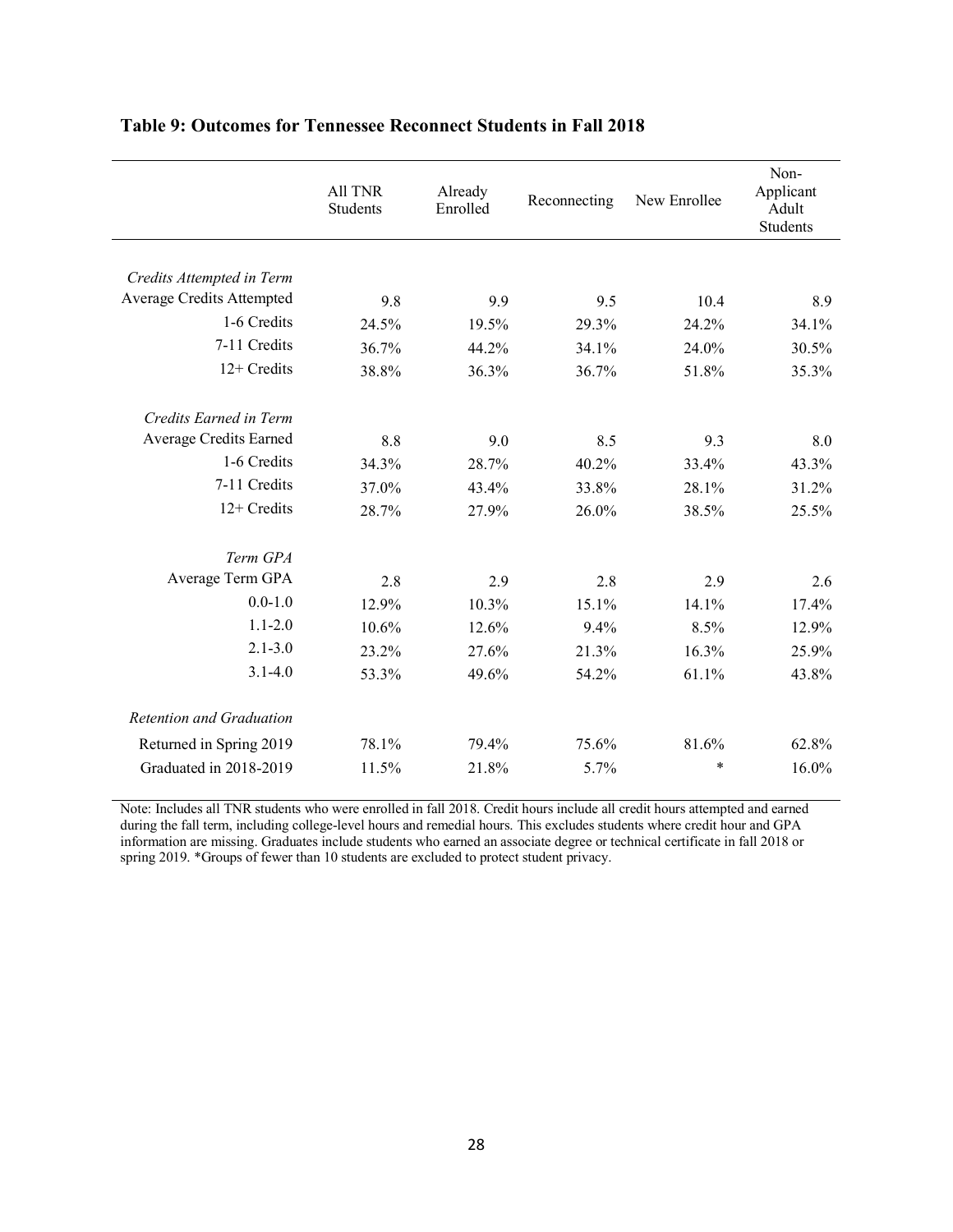

**Figure 3: Adult Enrollment at Tennessee Community Colleges Each Fall**

Note: Adult enrollment is based on the headcount of students age 25 and over at community colleges in the fall term of each year. Excludes Pellissippi State Community College, where Tennessee Reconnect launched a year early in fall 2017.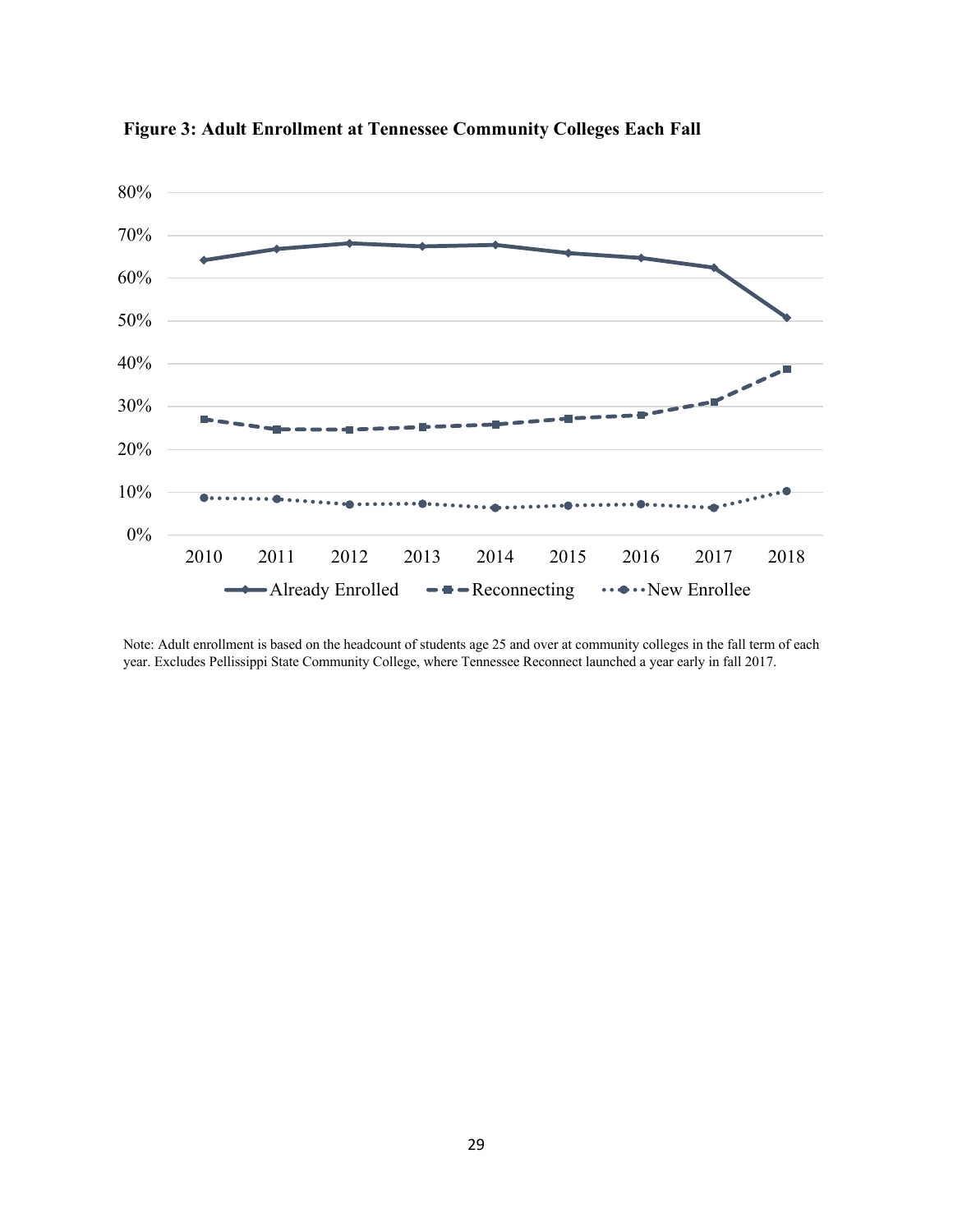|                                  | <b>TNR Students</b> |              | Received TNR<br>Funding |              | <b>TNR Students</b><br>who Did Not<br>Receive Funding |              | Non-Applicant<br><b>Adult Students</b> |              |
|----------------------------------|---------------------|--------------|-------------------------|--------------|-------------------------------------------------------|--------------|----------------------------------------|--------------|
| <b>Already Enrolled Students</b> | Fall<br>2017        | Fall<br>2018 | Fall<br>2017            | Fall<br>2018 | Fall<br>2017                                          | Fall<br>2018 | Fall<br>2017                           | Fall<br>2018 |
|                                  |                     |              |                         |              |                                                       |              |                                        |              |
| Credits Attempted in Term        |                     |              |                         |              |                                                       |              |                                        |              |
| Average Credits Attempted        | 9.2                 | 9.9          | 8.9                     | 9.7          | 9.7                                                   | 10.1         | 9.2                                    | 8.8          |
| 1-6 Credits                      | 28.7%               | 19.3%        | 31.2%                   | 19.6%        | 24.2%                                                 | 18.9%        | 30.8%                                  | 33.7%        |
| 7-11 Credits                     | 37.6%               | 44.7%        | 39.5%                   | 47.9%        | 34.2%                                                 | 39.0%        | 31.8%                                  | 35.5%        |
| 12+ Credits                      | 33.7%               | 36.0%        | 29.3%                   | 32.5%        | 41.7%                                                 | 42.1%        | 37.4%                                  | 30.8%        |
| Credits Earned in Term           |                     |              |                         |              |                                                       |              |                                        |              |
| Average Credits Earned           | 8.6                 | 9.1          | 8.3                     | 9.0          | 9.0                                                   | 9.2          | 8.4                                    | 8.0          |
| 1-6 Credits                      | 35.0%               | 28.0%        | 37.3%                   | 28.0%        | 30.8%                                                 | 28.0%        | 38.6%                                  | 41.3%        |
| 7-11 Credits                     | 39.1%               | 43.4%        | 40.7%                   | 45.5%        | 36.4%                                                 | 39.5%        | 32.7%                                  | 34.8%        |
| 12+ Credits                      | 25.9%               | 28.6%        | 22.0%                   | 26.5%        | 32.8%                                                 | 32.5%        | 28.7%                                  | 23.9%        |
| Term GPA                         |                     |              |                         |              |                                                       |              |                                        |              |
| Average Term GPA                 | 3.2                 | 2.9          | 3.2                     | 2.9          | 3.1                                                   | 2.8          | 3.0                                    | 2.8          |
| $0 - 1.0$                        | 4.9%                | 9.6%         | 5.0%                    | 8.8%         | 4.8%                                                  | 10.9%        | 6.5%                                   | 12.8%        |
| $1.1 - 2.0$                      | 9.2%                | 12.4%        | 8.3%                    | 11.5%        | 10.7%                                                 | 13.9%        | 11.9%                                  | 13.9%        |
| $2.1 - 3.0$                      | 24.9%               | 28.4%        | 24.8%                   | 27.8%        | 25.0%                                                 | 29.4%        | 27.5%                                  | 28.7%        |
|                                  |                     |              |                         |              |                                                       |              |                                        |              |
| $3.1 - 4.0$                      | 61.1%               | 49.6%        | 62.0%                   | 51.8%        | 59.5%                                                 | 45.7%        | 54.1%                                  | 44.6%        |
| Number of Students               |                     | 3,873        |                         | 2,483        |                                                       | 1,391        |                                        | 3,391        |

# **Table 10: Already Enrolled Students: Fall 2017 to Fall 2018**

Note: Includes all TNR students who were enrolled in fall 2017 and fall 2018. Credit hours include all credit hours attempted and earned during the fall term, including college-level hours and remedial hours. Excludes students where credit hour and GPA information are missing.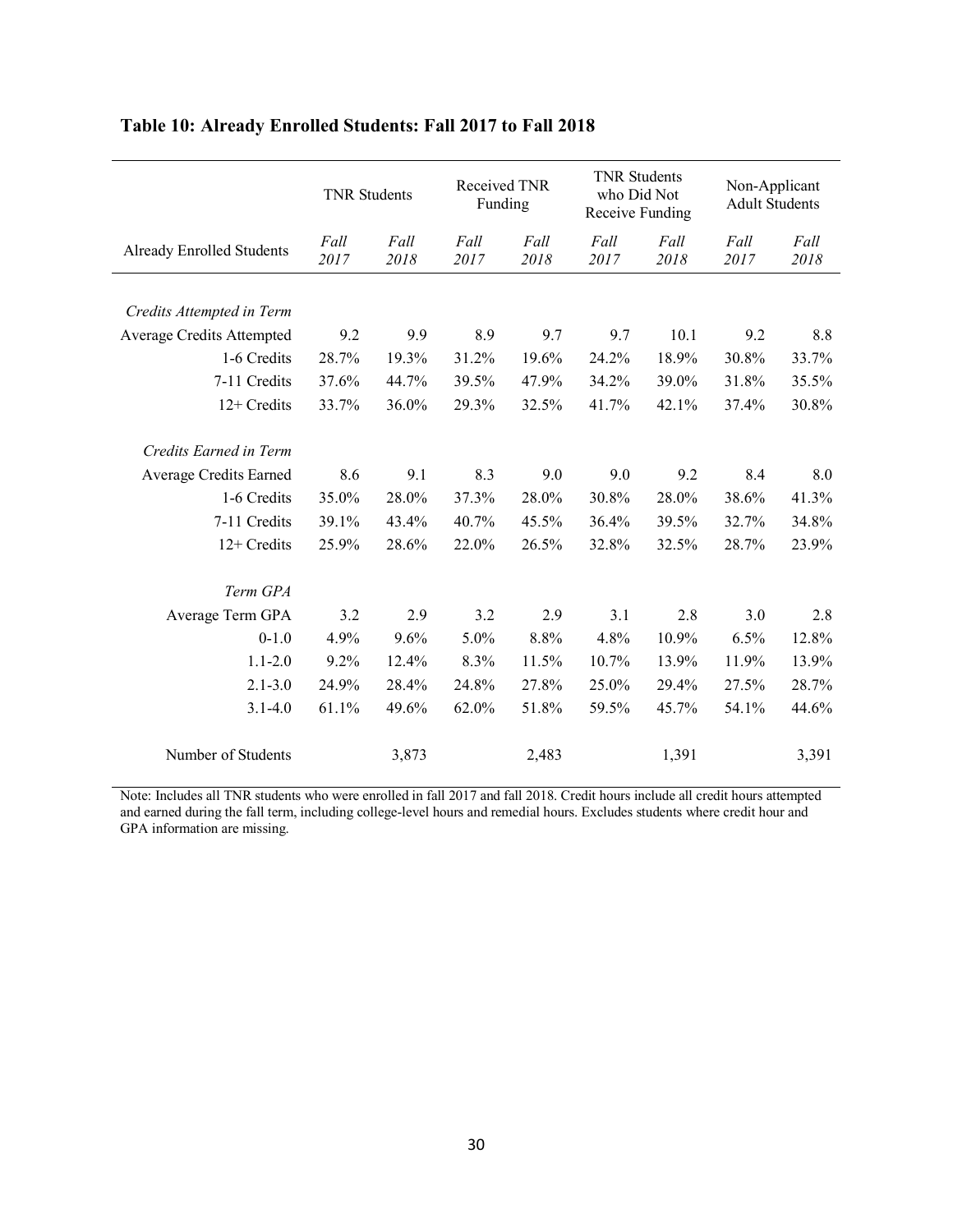|                    | Fall 2017 | Fall 2018 |
|--------------------|-----------|-----------|
|                    |           |           |
| Already Enrolled   | 79.2%     | 82.1%     |
| Reconnecting       | 72.1%     | 84.4%     |
| New Enrollee       | 94.1%     | 96.7%     |
| All Adult Students | 77.9%     | 84.5%     |

# **Table 11: Adults at Community Colleges Attempting At least Six Credit Hours**

Note: Enrollment of students age 25 and over at community colleges in the fall term of each year. Excludes Pellissippi State, where Tennessee Reconnect launched a year early in fall 2017.